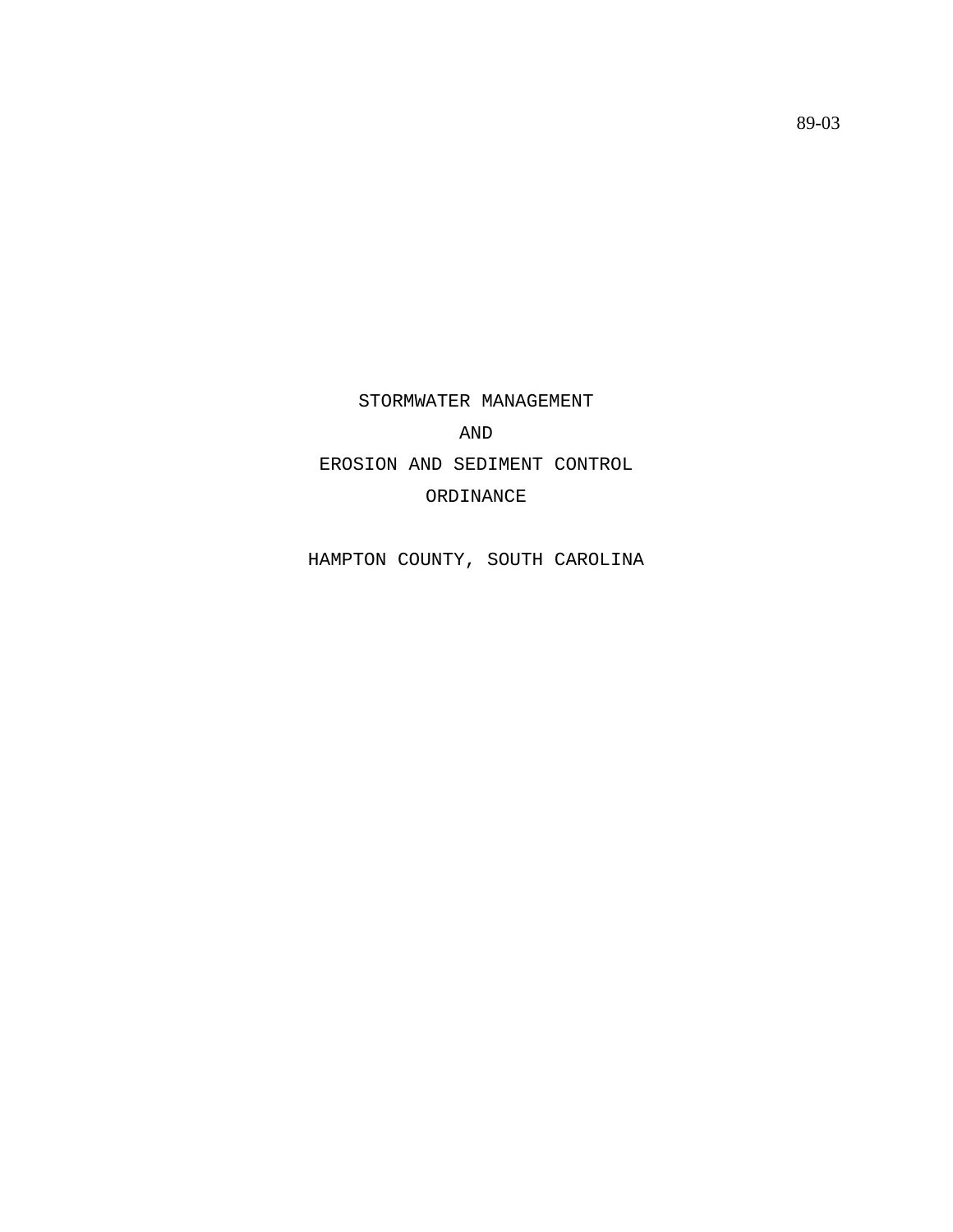## EROSION AND SEDIMENT CONTROL AND STORMWATER

## MANAGEMENT ORDINANCE

FOR

HAMPTON COUNTY, SOUTH CAROLINA

- SECTION 1 Purpose, Authority, and Jurisdiction Purpose Authority Jurisdiction
- SECTION 2 Definitions Rules of Language and Interpretation Definitions
- SECTION 3 Statement of Objectives
- SECTION 4 County Roads
- SECTION 5 Procedure Permit Exemptions Existing Disturbed Areas Application for Permit Fee Schedule Approval or Disapproval of Application Appeals Variance and Exceptions Other Authorization or Requirement Extension of Time Responsibility of Applicant
- SECTION 6 Plan and Application Requirements Standards and Requirements Types and Plans Plan Requirements References
- SECTION 7 Maintenance Maintenance during Construction Maintenance after Development
- SECTION 8 Administration and Enforcement Notification Inspection and Enforcement Penalties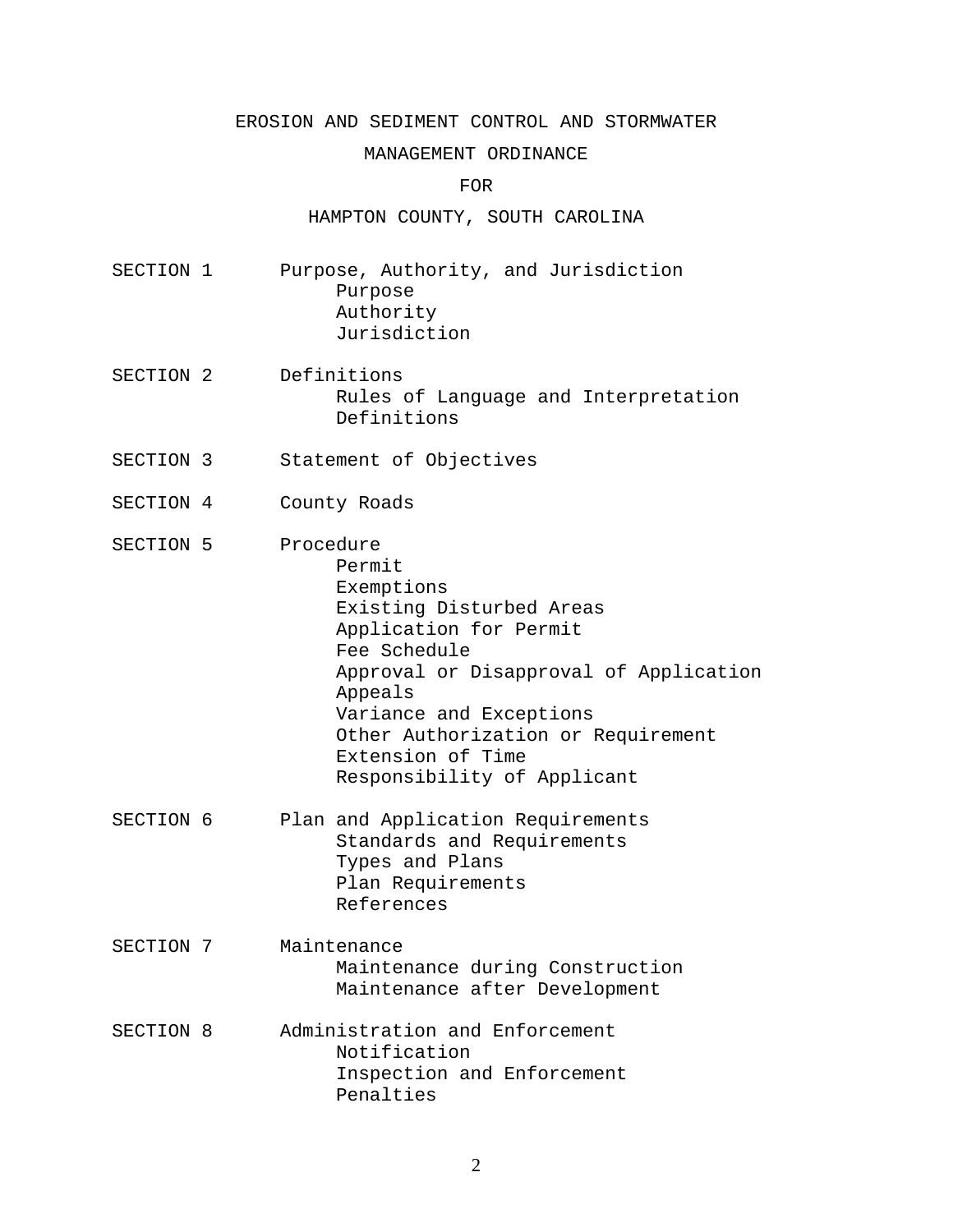# SECTION 9 Legal Status Conflict with other Laws Repeal of Conflicting Regulations Separability Clause Amendments Effective Date Adoption

# SECTION 1

## PURPOSE, AUTHORITY, AND JURISDICTION

## 1.1 Purpose

In order to protect the general health, safety and welfare of the people of Hampton County, South Carolina, and to protect the natural assets and resources of Hampton County for posterity, this Erosion and Sediment Control Ordinance is enacted to protect the lands and waters from the effects of excessive soil erosion and sedimentation, to prevent siltation of streams and lakes, to prevent clogging of drainage channels, to reduce excessive flood damage, and to prevent damages to the property of adjacent landowners.

# 1.2 Authority

This ordinance is adopted under the authority and powers granted by the General Assembly of South Carolina in Chapter 13, Title 48, Code of Laws of South Carolina, 1976, and by others powers granted to counties by the General Assembly of South Carolina.

## 1.3 Jurisdiction

The provisions of this ordinance shall apply to all lands within all unincorporated areas of Hampton County, South Carolina, and those municipalities which, by written agreement executed, contract to have these provisions administered within their corporate limits.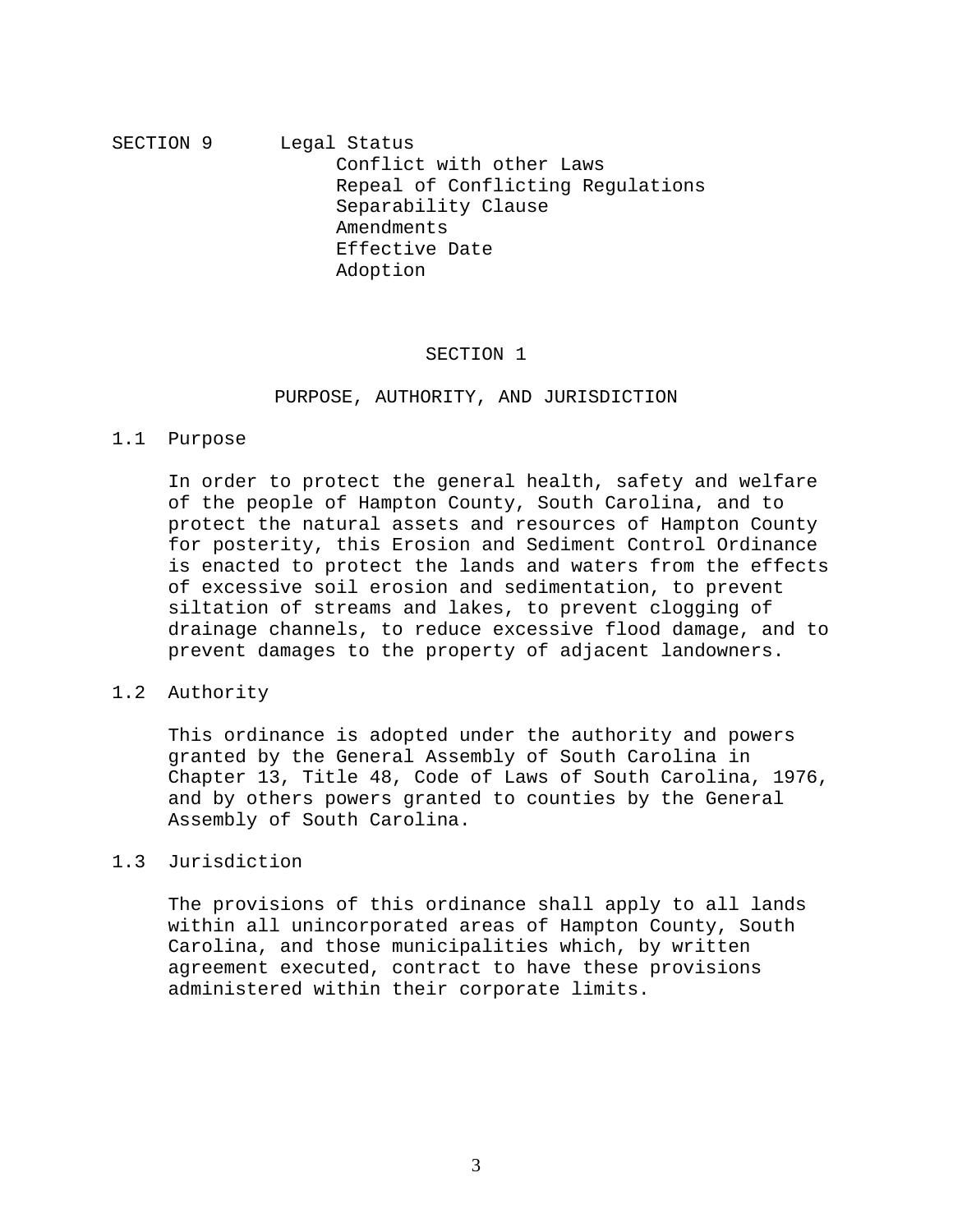#### SECTION 2

#### DEFINITIONS

- 2.1 Rules of Language and Interpretation
	- a) The word "shall" is mandatory; the word "may" is permissive.
	- b) The particular shall control the general.
	- c) Words used in the present tense shall include the future, and words used in the singular include the plural, and plural the singular, unless the context clearly indicates the contrary.

# 2.2 Definitions

Words used in this Ordinance shall have their customary meanings as determined by the standard dictionary definition except for the following specific words and terms which are herein defined.

- a) Construction Any building or erection of a structure or any land disturbance for the same.
- b) County Hampton County, State of South Carolina.
- c) County Governing Body The county governing authority (County Council).
- d) Design Storm For the purpose of this Ordinance, design storms of the frequency and duration specified in Section 5.1 will be used to compute peak flows and design required structures or measures.
- e) Developer Any person acting in his own behalf as a property owner, or as an agent for a property owner, who makes application for plan approval and a grading permit under the provisions of this Ordinance.
- f) Drainage A general term applied to the removal of surface or subsurface water from a given area either by gravity via natural means or by systems constructed to so remove water, and is commonly applied herein to surface water.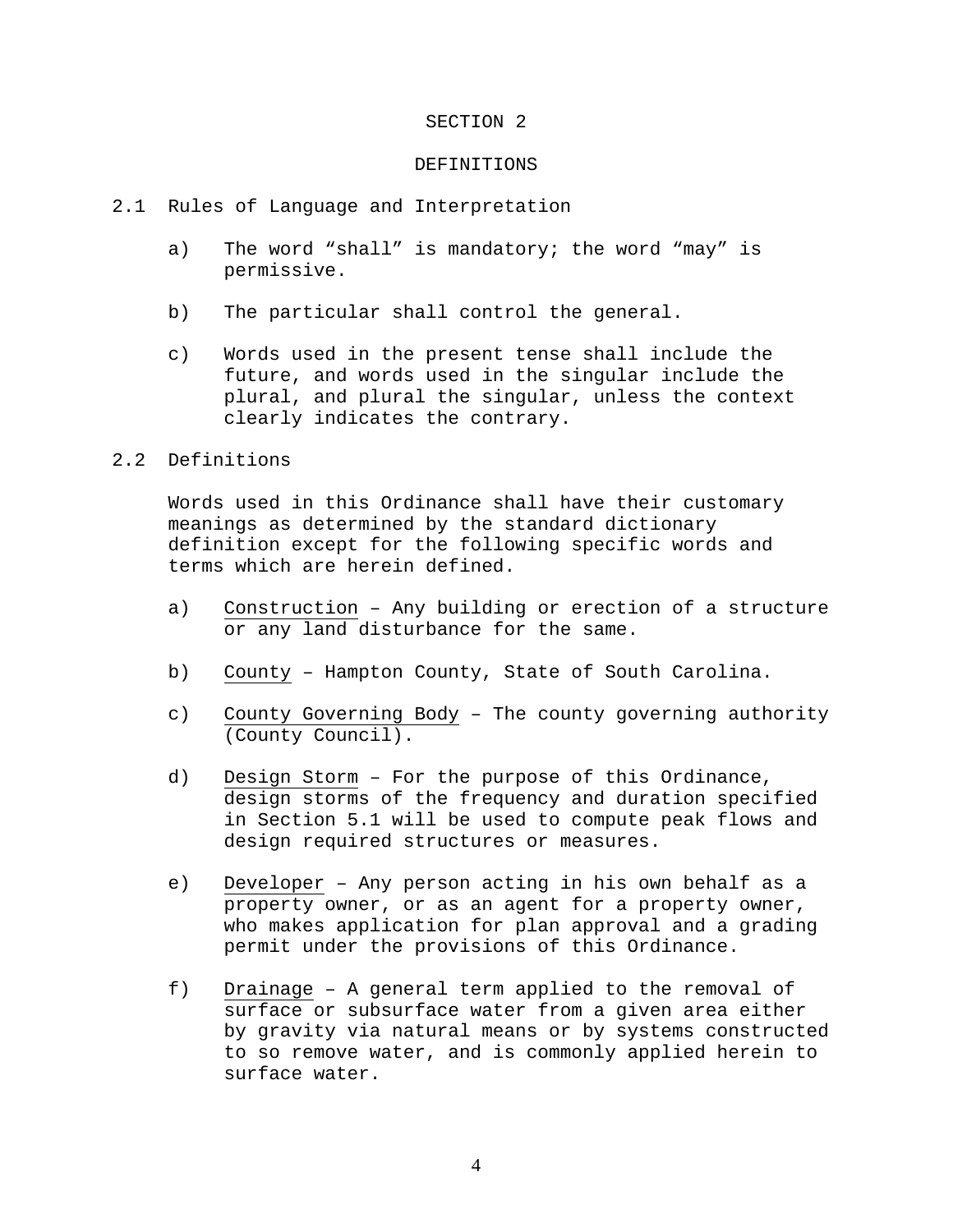- g) Drainage System The surface and subsurface systems for removal of water from the land, including both the natural elements of streams, marshes, swales, and ponds, whether of an intermittent or continuous nature; and the manmade elements such as improved open channels, culverts, retention facilities, and enclosed storm sewers.
- h) Erosion The general process by which soil and rock fragments are detached and moved by the action of wind, water, ice, and gravity, either naturally or induced.
- i) Erosion and Sediment Control and Stormwater Management Plan – A plan which fully indicates necessary land management and treatment measures, including a timetable of the schedule for their installation, which will effectively minimize soil erosion and sedimentation and which will provide for the successful management of stormwater, which is approved as provided herein for application to a particular area or parcel of ground.
- j) Fill or embankment A deposit of soil, rock, or other material placed by man.
- k) Grading Any displacement of soil by stripping, excavating, filling, stockpiling, or any combination thereof; and shall include the land in its excavated or filled state.
- l) Grading permit A permit issued to perform work pursuant to an approved erosion and sediment control and stormwater management plan prepared under the provisions of this Ordinance.
- m) Land Any ground, soil, or earth, including marshes, swamps, drainageways, and areas not permanently covered by water.
- n) Land Disturbance Any activity involving clearing, grading, transporting, filling or any other activity which causes land to be exposed to the danger of erosion, or which might create an alteration in the natural drainageways.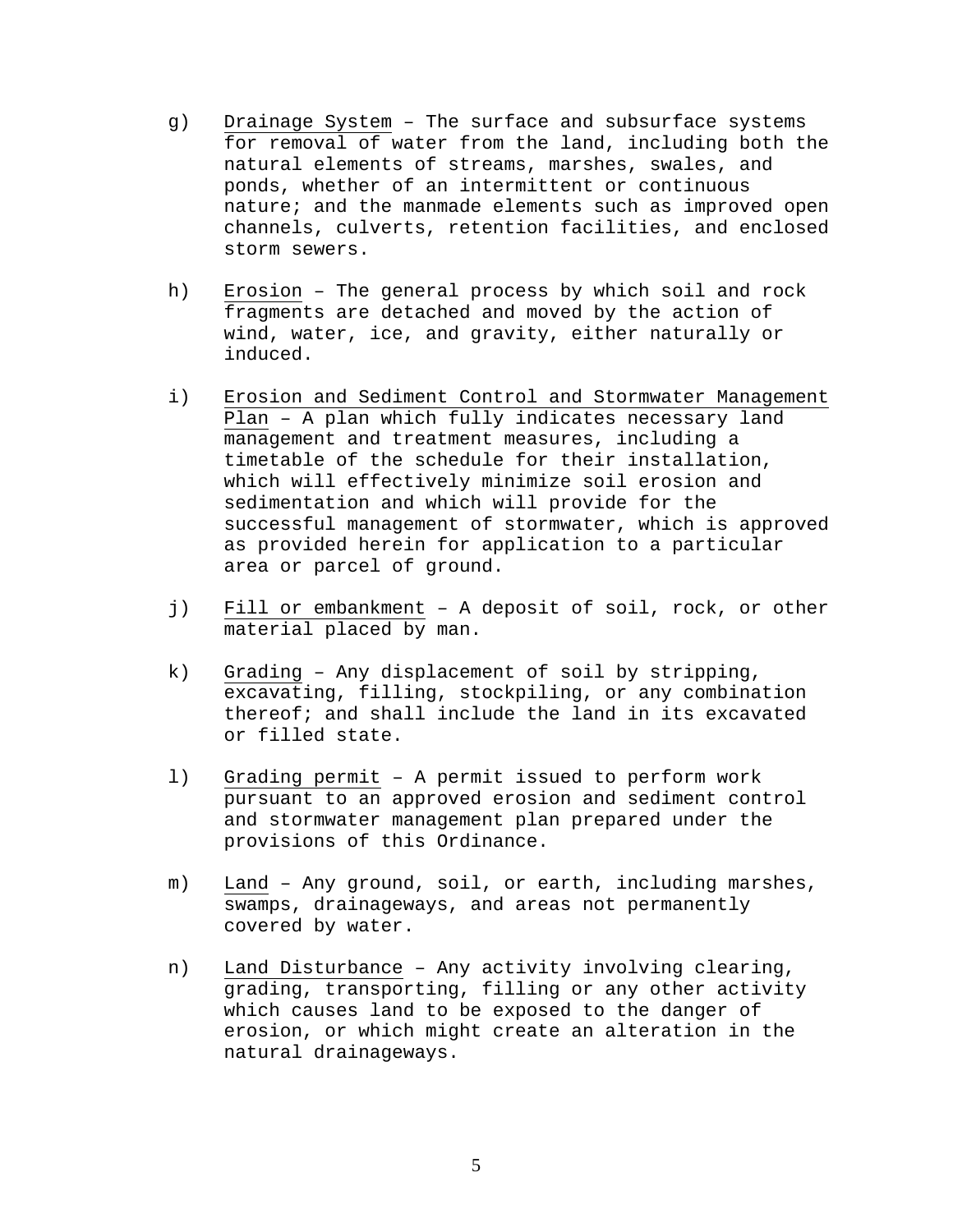- o) Person Any individual, partnership, firm, association, joint venture, trust, estate, commission, board, utility, cooperative interstate body, public or private corporation, public or private institution, or any other legal body.
- p) Pre-Developed Conditions The conditions which existed at the time this Ordinance becomes effective in terms of topography, vegetation, and rate, volume, or directions of surface or groundwater flow as indicated by historical data or engineering calculations.
- q) Professional Soil Conservationist A person who has successfully completed a four (4) year course of study in an accredited college or university leading to a Bachelor of Science Degree with major study in soil conservation or a closely related natural resource or agricultural field such as agronomy, wildlife biology, agricultural education, or agricultural engineering, with a minimum of thirty (30) semester hours (or the equivalent) in natural resources or agricultural subjects, including the equivalent of three (3) semester hours in soils; and three (3) years experience in the planning and application of erosion and sediment control practices; the experience having been obtained under the supervision of another professional soil conservationist.
- r) Registered Landscape Architect A person who is registered by the State of South Carolina pursuant to Chapter 28, Title 40, Code of Laws of South Carolina, 1976.
- s) Registered Land Surveyor A person who is registered by the State of South Carolina as a Tier B Land Surveyor pursuant to Chapter 21, Title 40, Code of Laws of South Carolina, as amended 1986.
- t) Registered Professional Engineer A person who is registered by the State of South Carolina pursuant to Chapter 21, Title 40, Code of Laws of South Carolina, 1976.
- u) Residential Subdivision The division of a tract or parcel of land into two (2) or more lots, building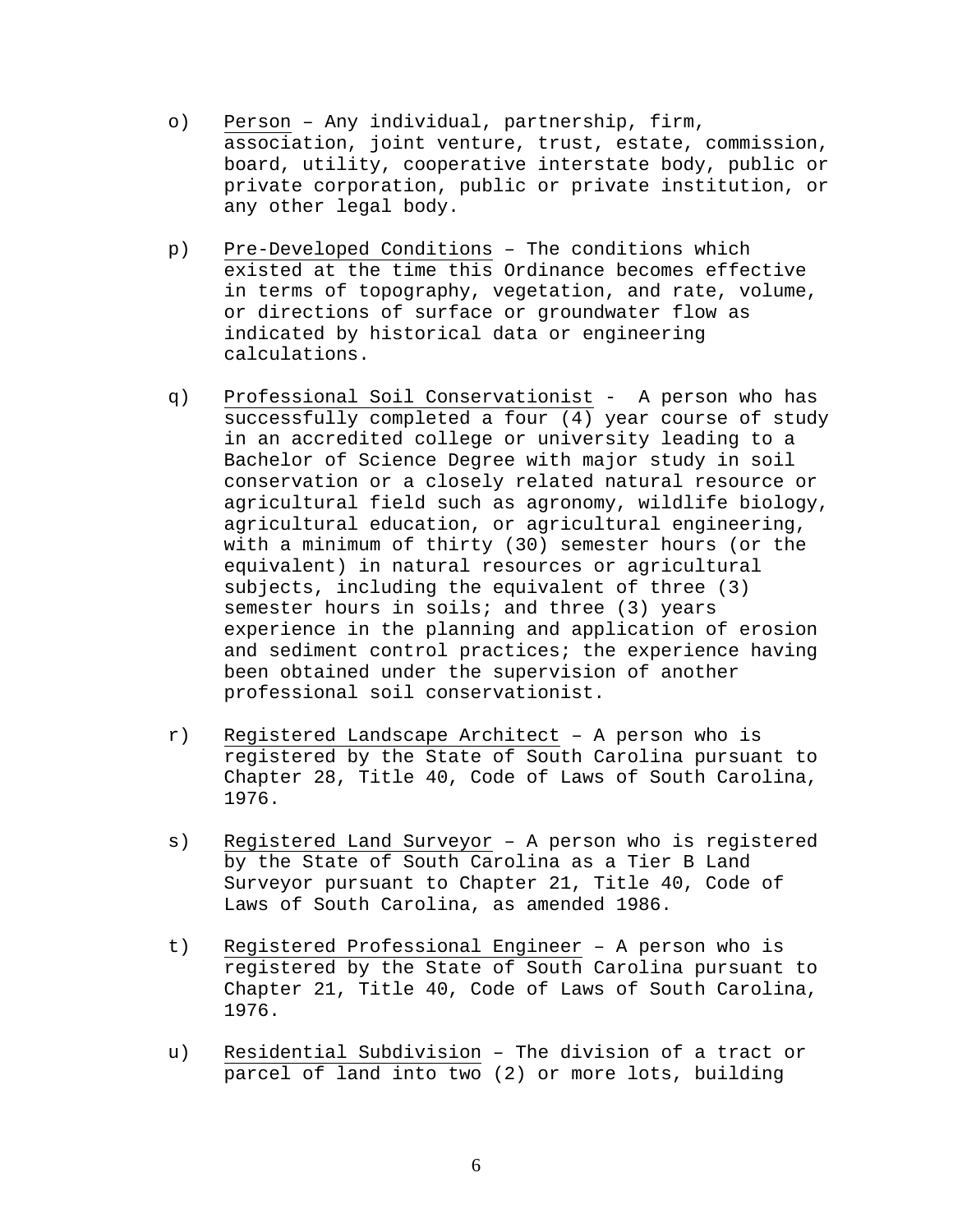sites or other divisions for the immediate or future purpose of single-family residential development.

- v) Reviewing Authority A tripartite consisting of the following: (1) The District Soil Conservationist, (2) The Resident Highway Maintenance Engineer, (3) The County Engineer.
- w) Runoff That portion of the precipitation on the land which reaches the stormwater management system.
- x) Sedimentation The process which operates at or near the surface of the ground, to deposit soil, debris and other materials either on other ground surfaces or in water channels.
- y) Soil and Water Conservation District Board The governing body of the Hampton County Soil and Water Conservation District as established pursuant to Chapter 9, Title 48, Code of Laws of South Carolina, 1976.
- z) Stormwater Management A general term applied to the removal of surface or subsurface water from a given area either by gravity via natural means or by systems constructed to so remove water, commonly applied herein to surface water.
- aa) Stormwater Management System The surface and subsurface system for the removal of water from the land, including both the natural elements of streams, marshes, swales, and ponds, whether of an intermittent or continuous nature, and man-made elements which includes culverts, retention facilities and storm sewer systems.
- bb) Structure Anything constructed or erected, the use of which requires a location on the ground, or attached to something having a location on the ground.
- cc) Suspension of Other Work or Stop Work Order An unappealable order to immediately cease all construction and land disturbance work other than that necessary to bring the project site into conformance with the plan, specifications, and time schedule specified in the Erosion and Sediment Control and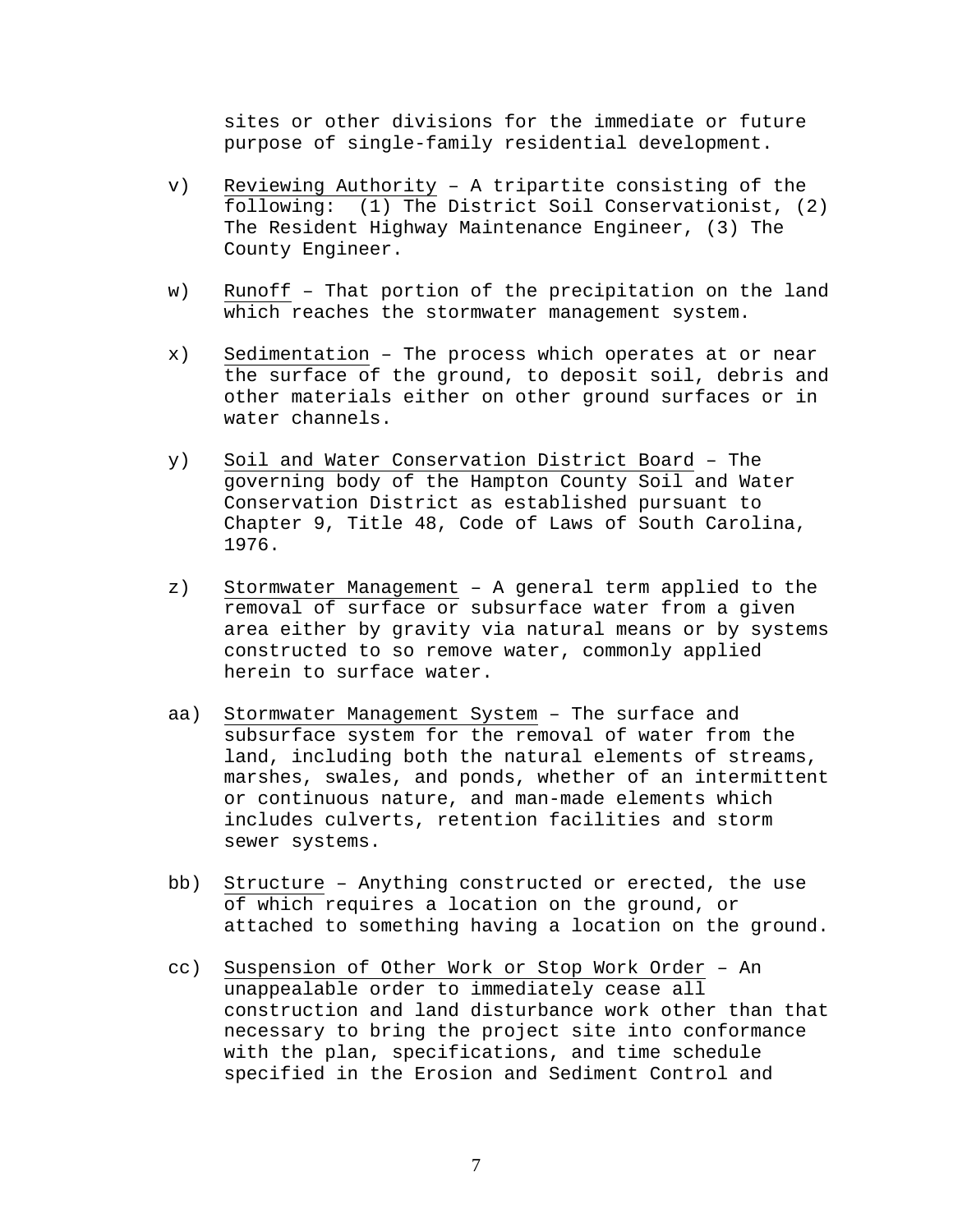Stormwater management Plan required by this Ordinance, until conformance is achieved.

- dd) Variance A grant of relief to a person from the requirements of this Ordinance which permits land disturbance in a manner otherwise prohibited by this Ordinance where specific enforcement would result in unnecessary hardship.
- ee) Vegetation All plant growth, including trees, shrubs, grasses, and mosses.
- ff) County Attorney A member of the South Carolina Bar designated by Hampton County Council.
- gg) County Engineer A registered professional Engineer designated by Hampton County Council.
- hh) Director of Public Works A person elected by the voters of Hampton County for the purpose, or a person designated by Constitutional Authority to this position.
- ii) District Soil Conservationist A professional soil conservationist designated by the Hampton County Soil and Water Conservation District.
- jj) Issuing Authority The office of the Hampton County Administration.
- kk) Resident Highway Maintenance Engineer A person designated by the South Carolina Department of Highways and Public Transportation for the Hampton County Maintenance District who is:
	- 1) a registered Professional Engineer, or
	- 2) a person who has successfully completed an examination for Engineer-in-training conducted by the South Carolina Board of Registration for Professional Engineers and Land Surveyors or by any Board of another State which is recognized by the S.C. Board of Engineering Examiners, or
	- 3) a person who has successfully completed a course of study in an accredited institution leading to a Bachelor of Science degree in any engineering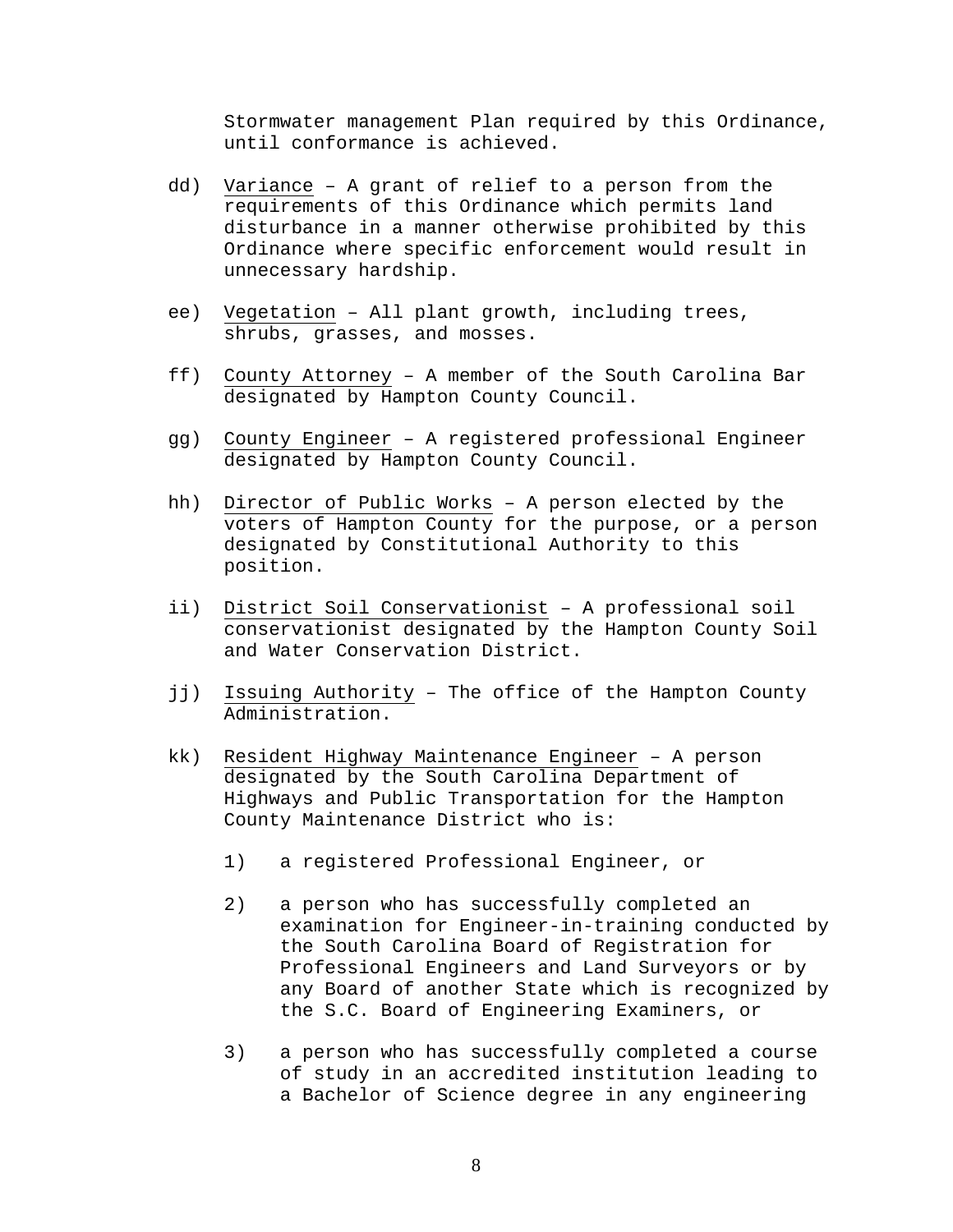discipline recognized by the S.C. Board of Engineering Examiners.

#### SECTION 3

#### STATEMENT OF OBJECTIVES

The objectives of this Ordinance are to:

- 3.1 Protect human life and health.
- 3.2 Minimize public and private property damage resulting from erosion, sedimentation and flooding.
- 3.3 Regulate development which may, when acting alone or in combination with similar developments, create a demand for public investment in flood-control works by requiring protection against flood damage at the time of initial construction and afterwards.
- 3.4 Insure, as far as possible, an efficient drainage system that will not result in excessive public or private moneys being used for maintenance and replacement of portions of the system.
- 3.5 Insure that the design of the drainage system will be consistent with good engineering practice and design.
- 3.6 Provide temporary and permanent erosion and sediment control measure to protect individuals occupying land adjacent to and downstream from proposed developments from being damaged by sediment originating from within or because of the proposed development.
- 3.7 Provide for development of areas with minimum adverse effects to the natural environment.
- 3.8 Encourage wise use of the County's economic and fiscal resources.
- 3.9 Utilize existing channel capacity for flood flows before suing on-site storage or other structural measures.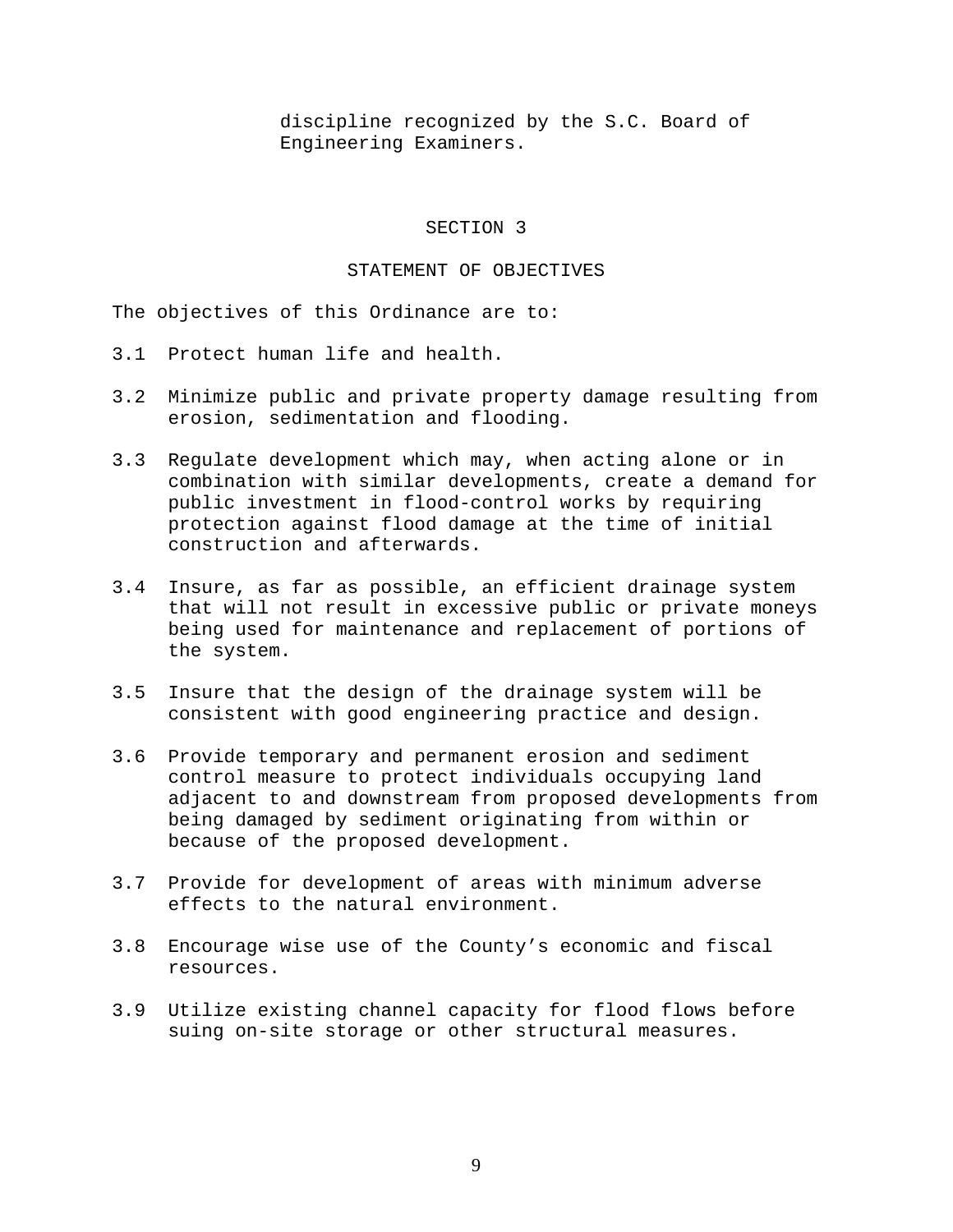- 3.10 Utilize appropriate public open space for both open space users (parks, recreational use, etc.) and the temporary storage of excess storm waters.
- 3.11 Keep the drainage system as natural and aesthetically pleasing as possible.
- 3.12 Develop a comprehensive drainage plan for the area to handle a storm runoff safely and efficiently.
- 3.13 Minimize the need for rescue and relief efforts associated with flooding and generally undertaken at the expense of the general public.
- 3.14 Minimize prolonged business interruptions.
- 3.15 Minimize damage to public facilities and utilities such as water and gas mains, electric, telephone and sewer lines, streets and bridges.

#### SECTION 4

#### COUNTY ROADS

4.1 Maintenance of Existing Roads

Hampton County maintains certain existing unpaved roads through the Department of Public Works. The Director of Public Works shall continue to maintain the existing roads in their present locations and contours as an exemption to this Ordinance as state in Section 5.2, (i).

- 4.2 Changes to Existing Roads
	- a) Changes in existing roads which significantly alter location contours or drainage shall not be exempt.
	- b) A grading permit and formal approval by the Soil and Water Conservation District Board is not required providing that the Reviewing Authority provides plans to the Director of Public Works that are in conformance with the purpose and objectives of this Ordinance, and further provided that the changes shall in all other respects be treated as additional roads.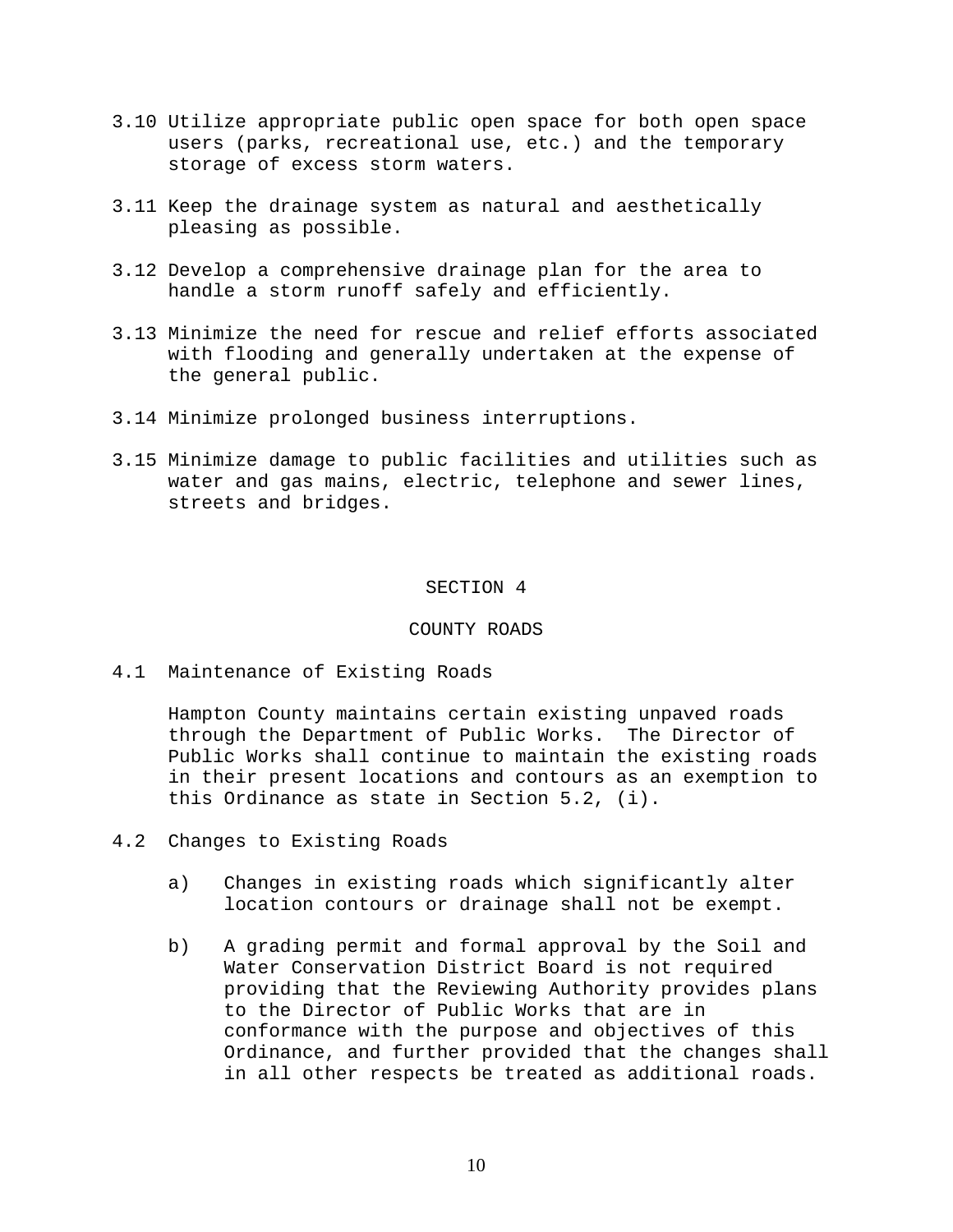## 4.3 Maintenance of Additional Roads

The Department of Public Works shall assume maintenance of additional roads only when notified by the Issuing Authority that these roads have been approved and were properly constructed in accordance with this Ordinance, and when further notified by the County Attorney that easement or right-of-way has been duly recorded.

- 4.4 New Roads for County Facilities
	- a) The Department of Public Works may from time to time construct new roads on County property or for use of Hampton County facilities.
	- b) A grading permit and formal approval by the Soil and Water Conservation District Board is not required, providing that the Reviewing Authority furnishes plans to the Director of Public Works that are in conformance with the purposes and objectives of this Ordinance.
- 4.5 Prohibition

It shall be unlawful to construct or maintain County roads except as provided herein.

## SECTION 5

## PROCEDURE

# 5.1 Permit

The surface of land in Hampton County shall not be disturbed or altered for any purpose whatsoever except in accordance with this Ordinance and a grading permit has been duly issued by Hampton County if required. Waiver of Ordinance requirements may be granted by the County Governing Body upon determination that the integrity of this Ordinance will not be violated by such action.

## 5.2 Exemptions

The provisions of this Ordinance that require the preparation and approval of erosion and sediment control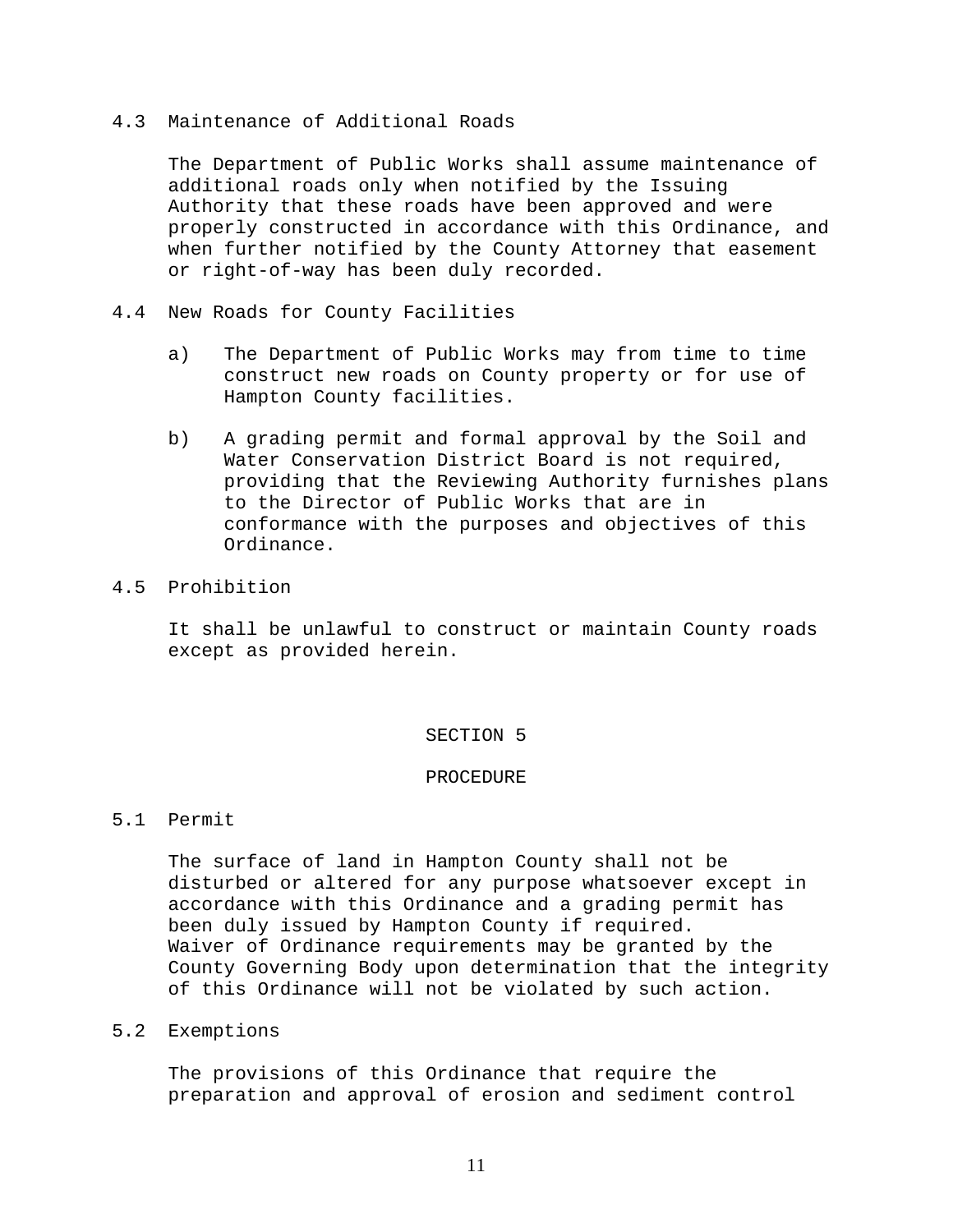and stormwater management plans shall not apply to the following activities or conditions. However, all land disturbing activities in the County should be carried out in such a manner to achieve the objectives of erosion and sediment reduction and stormwater management through the use of applicable best management practices (BMP's).

- a) Agricultural, silvicultural and aquacultural land management and cultural practices, or to the construction of on-farm buildings and structures used in a farming operation.
- b) Construction or land improvement of single-family residences or their accessory buildings. A singlefamily residence property owner may make land improvements on his single lot without an approved erosion and sediment control plan and without obtaining a grading permit.
- c) Mining and mineral resource extraction operations conducted in accordance with a mining permit issued by the Mining and Reclamation divisions of the South Carolina Land Resources Commission.
- d) Federal and State owned and managed lands, and incorporated municipalities that do not choose to have these provisions administered within their corporate limits.
- e) Emergency repairs or maintenance of existing structures and facilities which require ground to be broken.
- f) Construction of transmission lines for electricity, water, telephone, gas, sanitary sewers, and storm sewers and other utility construction which will require disturbing the natural ground surface of less than one (1) acre. The width of the right-of-way shall be considered as the area to be disturbed.
- g) Any site, not otherwise exempted, consisting of onehalf acre or less of contiguous disturbed land with a maximum slope of four (4) percent (four feet in 100 feet) anywhere on the site and which will not adversely impact the adjacent properties through increased stormwater runoff, erosion or sedimentation. The Reviewing Authority reserves the right to inspect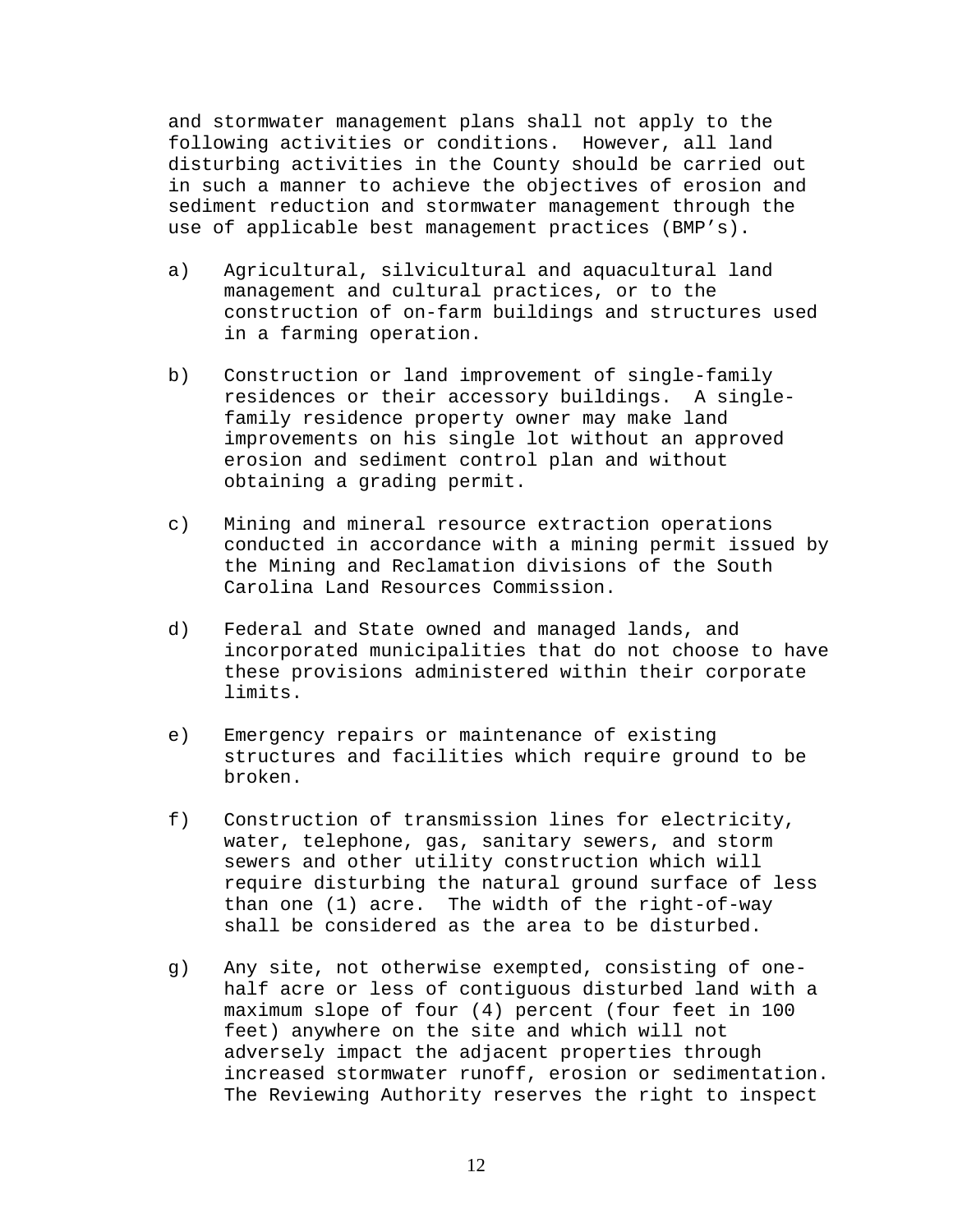sites in this category and to require the development of an approved plan should the development result in damages to the adjacent properties.

- h) All subdivisions recorded prior to the passage of this Ordinance.
- i) All roads maintained by the Hampton County Department of Public Works existing prior to the passage of this Ordinance except as may otherwise be stated in Section 4.
- 5.3 Existing Disturbed Areas
	- a) All disturbed areas in Hampton County existing on the effective date of this Ordinance which resulted from land-disturbing activities not exempted by this ordinance and exceeding one contiguous acre; which are subject to continued accelerated erosion, sedimentation, and stormwater runoff; and are causing, or have the potential to cause, off-site damages from continued erosion, sedimentation, and/or stormwater runoff shall be provided with a ground cover or other protective measures, structures, or devices sufficient to control the accelerated erosion, sedimentation, and stormwater runoff.
	- b) The issuing Authority shall serve notice to the respective landowner to comply with the provisions of this Ordinance. This notice shall require that a plan be submitted by the landowner within 30 days.
	- c) The Soil and Water Conservation District and the Issuing Authority shall evaluate the plan in terms of the economic feasibility, technology, and quantity of work required and shall set reasonable and attainable time limits for compliance.

# 5.4 Application for Permit

The developer or other applicable party shall apply in writing to the Issuing Authority for a grading permit. Such application shall be accompanied by three (3) copies of an Erosion and Sediment Control and Stormwater Management Plan prepared in accordance with the provisions of Section 5 of this Ordinance.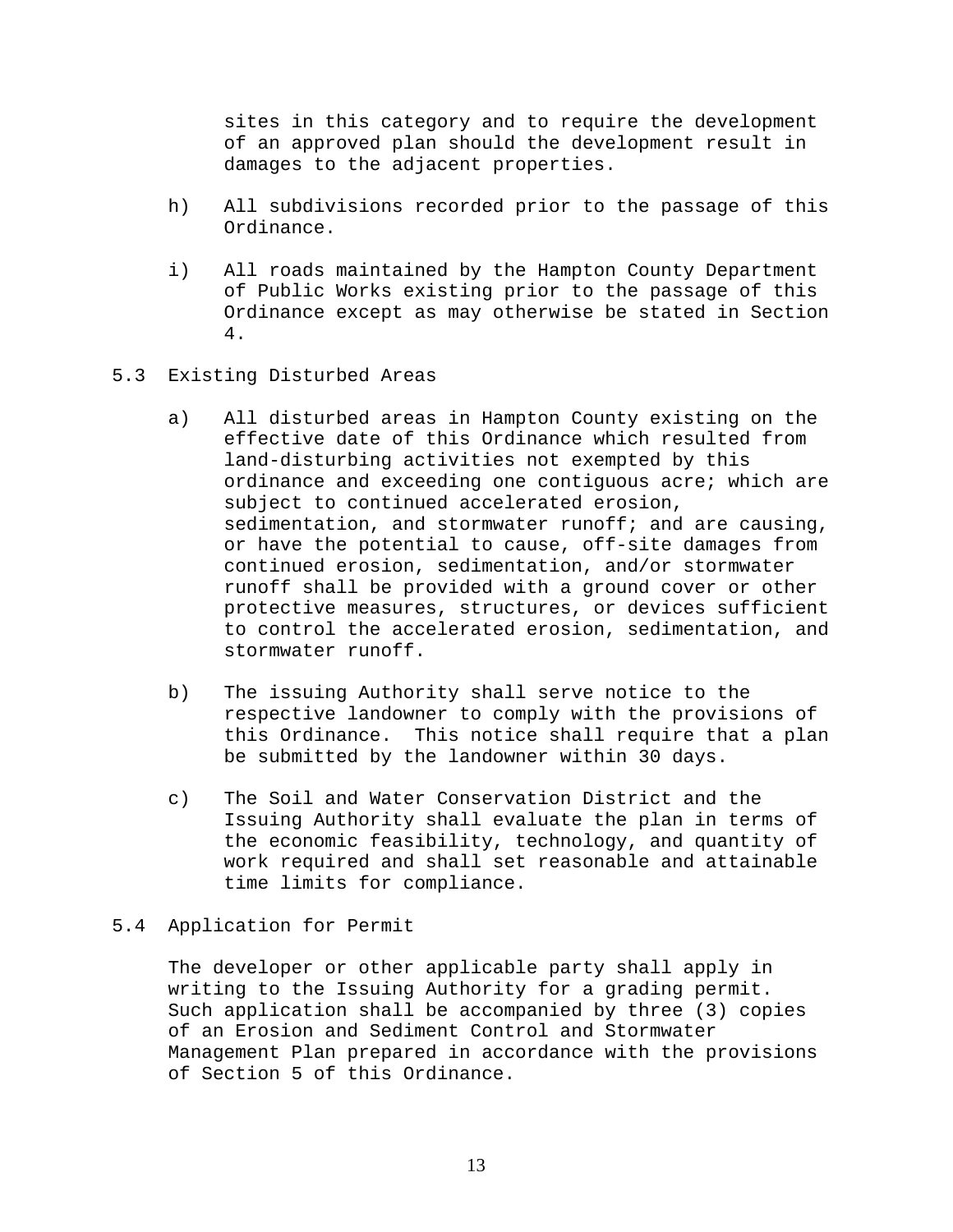## 5.5 Fee Schedule

The application for a grading permit to disturb or change land in Hampton County shall be accompanied by a nonrefundable fee according to the following schedule:

| Land Area Disturbed    | Fee      |
|------------------------|----------|
|                        |          |
| Less than 3 acres      | \$20.00  |
| 3 to 5 acres           | \$30.00  |
| 6 to 10 acres          | \$50.00  |
| 11 to 50 acres         | \$100.00 |
| 51 to 100 acres        | \$250.00 |
| Greater than 100 acres | \$500.00 |

- 5.6 Approval or Disapproval of Application
	- a) Immediately upon receipt of an application for a permit for which the proper fee has been paid, the Issuing Authority shall forward the plan for stormwater management and erosion and sediment control to the Reviewing Authority. If two of the three members of the Reviewing Authority decide that the plan conforms to the requirements of this Ordinance and the Soil and Water Conservation District Board is satisfied that the objections, if any, of the minority member of the Reviewing Authority have been given due consideration by the majority, the District Board shall forward written approval to the Issuing Authority. In considering whether due consideration was given to the minority member's objections, if any the District Board shall require a written letter of objections by the minority and a written reply by the majority.
	- b) A grading permit shall be issued by the Issuing Authority within three (3) working days after receiving approval by the District Board.
	- c) Review of any submitted or resubmitted plan shall not require more than thirty (30) calendar days from the date of submittal until the time a decision shall be rendered, either approval or denial. If at the end of thirty (30) calendar days a decision has not been reached, the applicant shall be issued a grading permit.
	- d) If an application is denied, the applicant may elect to correct the indicated deficiencies in conformance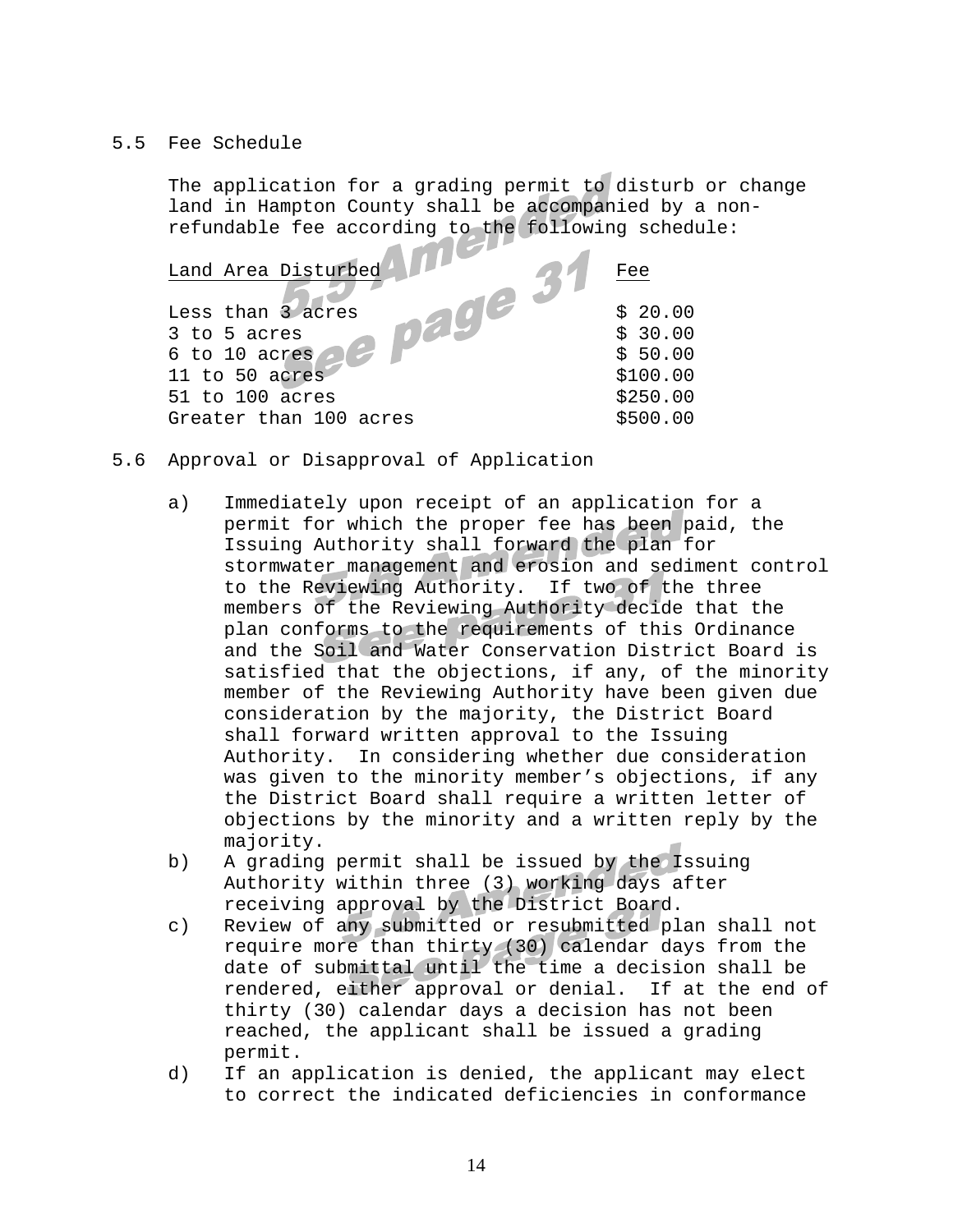with the provisions of this Ordinance and resubmit the application.

## 5.7 Appeals

Any person aggrieved by the decision of the Soil and Water Conservation District may appeal to County Council within thirty (30) days\* by written notice to the County Council. The County Council shall take action and notify the appellant in writing of such action within thirty (30) days\* after the appeal is submitted. Failure to take such action or notify the appellant in writing within thirty (30) days\* will be considered settlement in behalf of the appellant.

Any person who shall feel aggrieved by a decision on an appeal to the County Council may appeal to the Circuit Court of the County, which shall hear the same de novo. Such appeal shall be filed within thirty (30) days.\*

5.8 Variances and Exceptions.

The County Council may upon application to it and showing of undue hardship, grant variance and exceptions to any of the provisions of this Ordinance, providing such variance or exception is in harmony with the general purpose and intent of this Ordinance. The County Council shall request and consider the written opinion(s) of the Reviewing Authority before deciding upon any variance and exceptions.

A variance from the terms of this Ordinance may be granted by the County Council upon a finding that:

- a) There are special conditions and circumstances which are peculiar to the land, structure, or building involved which are not applicable to other lands, structures, or buildings in the same area.
- b) A literal interpretation of the provisions of this Ordinance would deprive the applicant of rights commonly enjoyed by similar properties under the terms of this Ordinance.
- c) Granting the variance requested will not confer on the applicant any special privilege that is denied by this Ordinance to similar lands, structures, or buildings.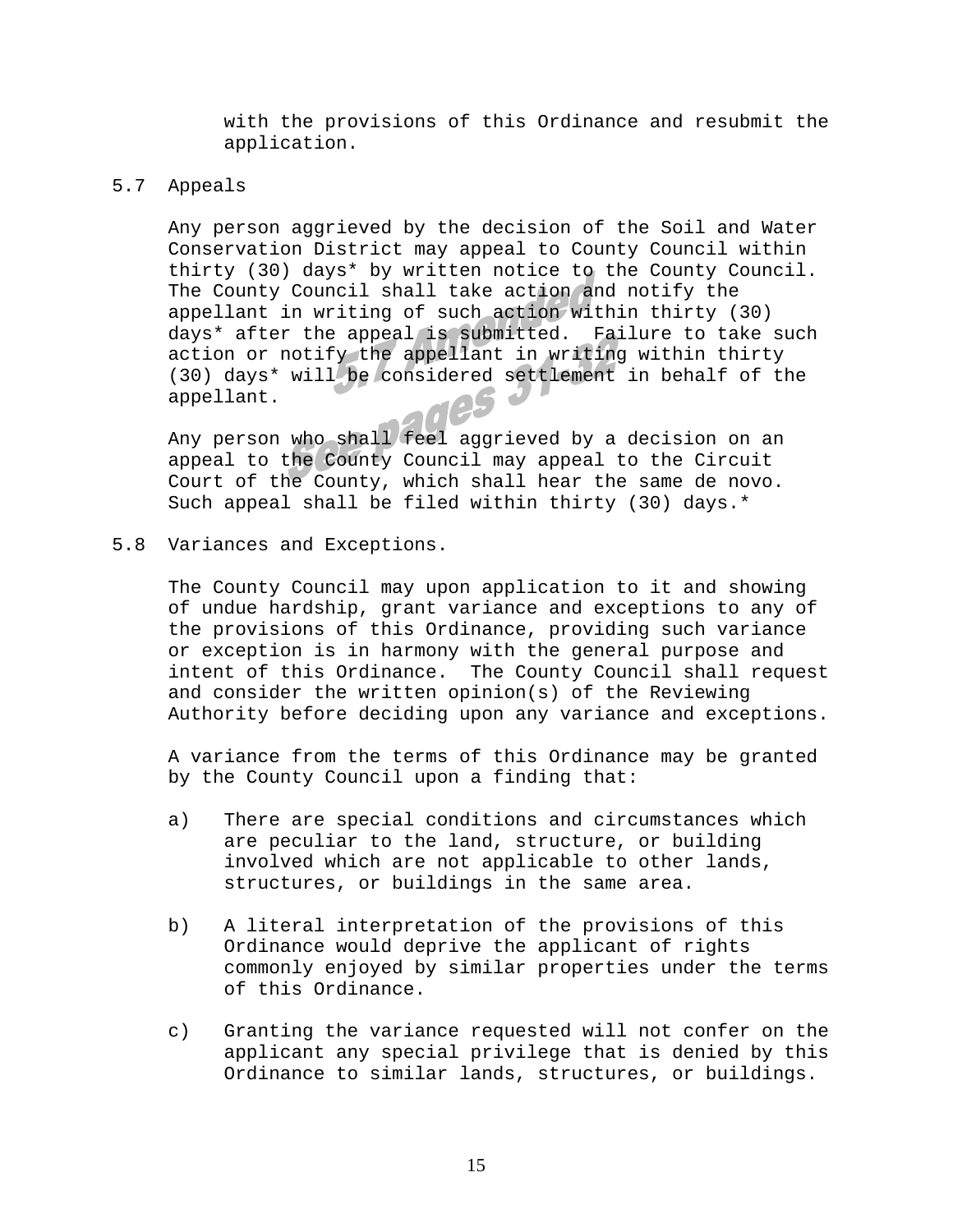- d) The variance requested will be in harmony with the general purpose and intent of this Ordinance, and will not be injurious to the neighborhood, or otherwise detrimental to the public welfare.
- e) The variance requested is the minimum variance that will make possible the legal use of land, building, or structure.

\* Thirty days after a decision is hand delivered or, if mailed, postmarked.

5.9 Other Authorization or Requirement

Where any authorization, bonds, permits, or other securities are required by applicable federal, state, or local laws, regulations or ordinances for any part of the proposed work to be done under the plan, the applicant shall, upon request, furnish the County Attorney with satisfactory evidence that such requirements have been met before the commencement of work under an approved application.

5.10 Extension of Time

If the applicant is unable to complete the work within the time specified in the approved plan and grading permit, he may, prior to the expiration of such time, present in writing a request to the Soil and Water Conservation District Board for an extension of time, setting forth the reasons for the requested extensions. The board shall recommend to the County approval or denial of an extension of time subject to such additional minimal measures as may be required.

5.11 Responsibility of Applicant

The applicant shall be responsible for carrying out the proposed work in accordance with the approved erosion and sediment control and stormwater management plan and grading permit, and in compliance with the requirements of the Ordinance.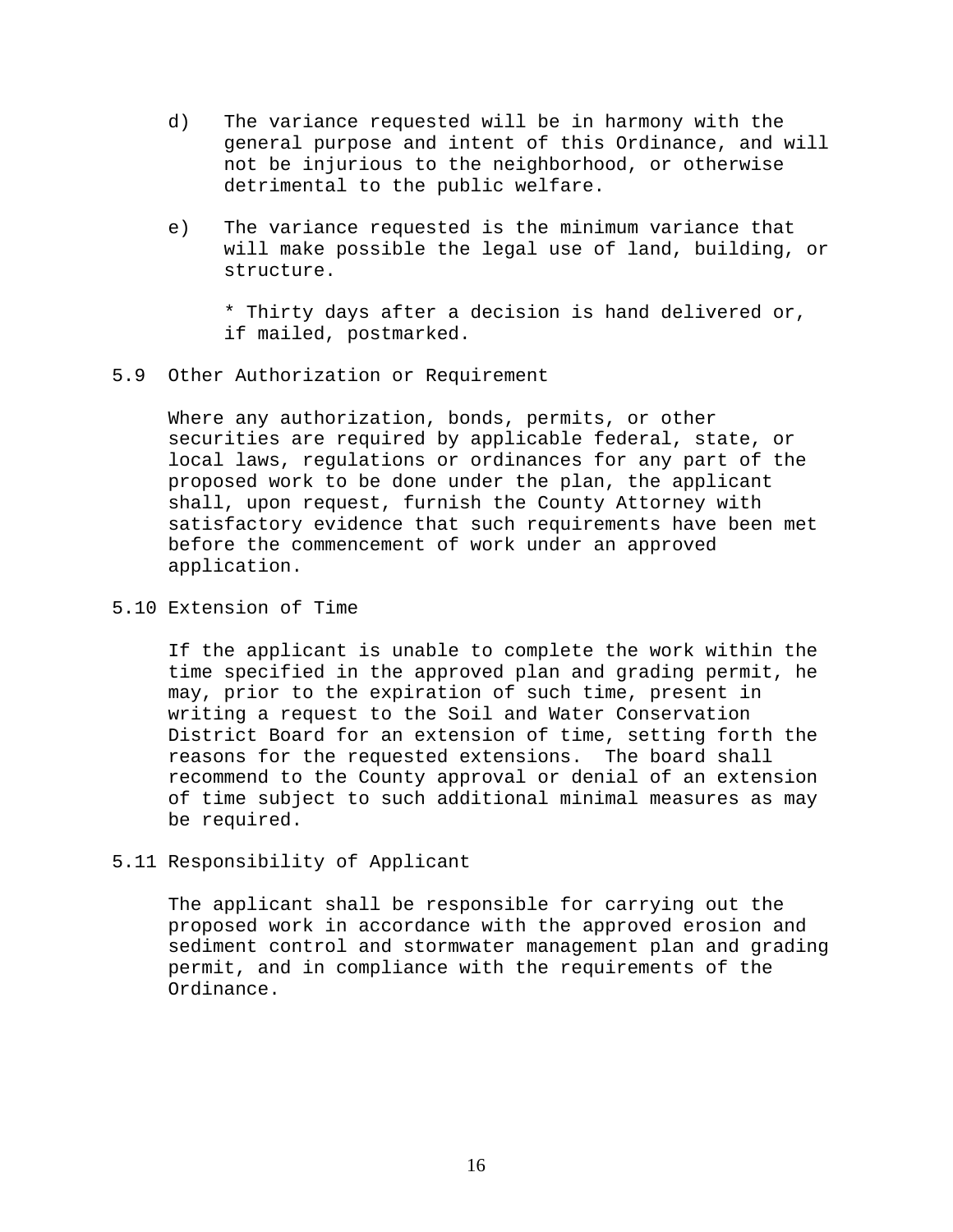#### SECTION 6

#### PLAN AND APPLICATION REQUIREMENTS

6.1 Standards and Requirements for Preparation of Erosion and Sediment Control and Stormwater Management Plans

Erosion and sediment control and stormwater management plans shall be prepared according to the following. Plans shall include appropriate measures and practices for erosion and sediment control and stormwater management, installed in a timely sequence during the development process, and maintained to insure their proper functioning.

- a) Select land where the drainage pattern, topography, and soils are favorable for the intended use. Tracts of land vary in suitability for different uses. Consider the major characteristics of the land area and the kinds of soil in identifying and evaluating potential erosion, sediment and stormwater problems, and in selecting appropriate control measures.
- b) Expose the smallest practical area of land for the least possible time during development.
- c) When feasible, retain and protect natural vegetation. Save topsoil, where practical, for replacing on graded areas.
- d) Provide for handling the increased runoff caused by changes in topography, soil, and surface conditions. Emphasis should be placed on conservation of existing on-site soil. Effective means include the use of diversion ditches, grasses or surfaced waterways and outlets, enlarged and protected drainage channels, grade control structures, and effective use of street gutters and storm sewers.
- e) Begin installation of interim erosion and sediment control and stormwater management measures within 48 hours of the commencement of land disturbing activities.
- f) Install permanent vegetative cover and other long-term measures as soon as practical in the construction process.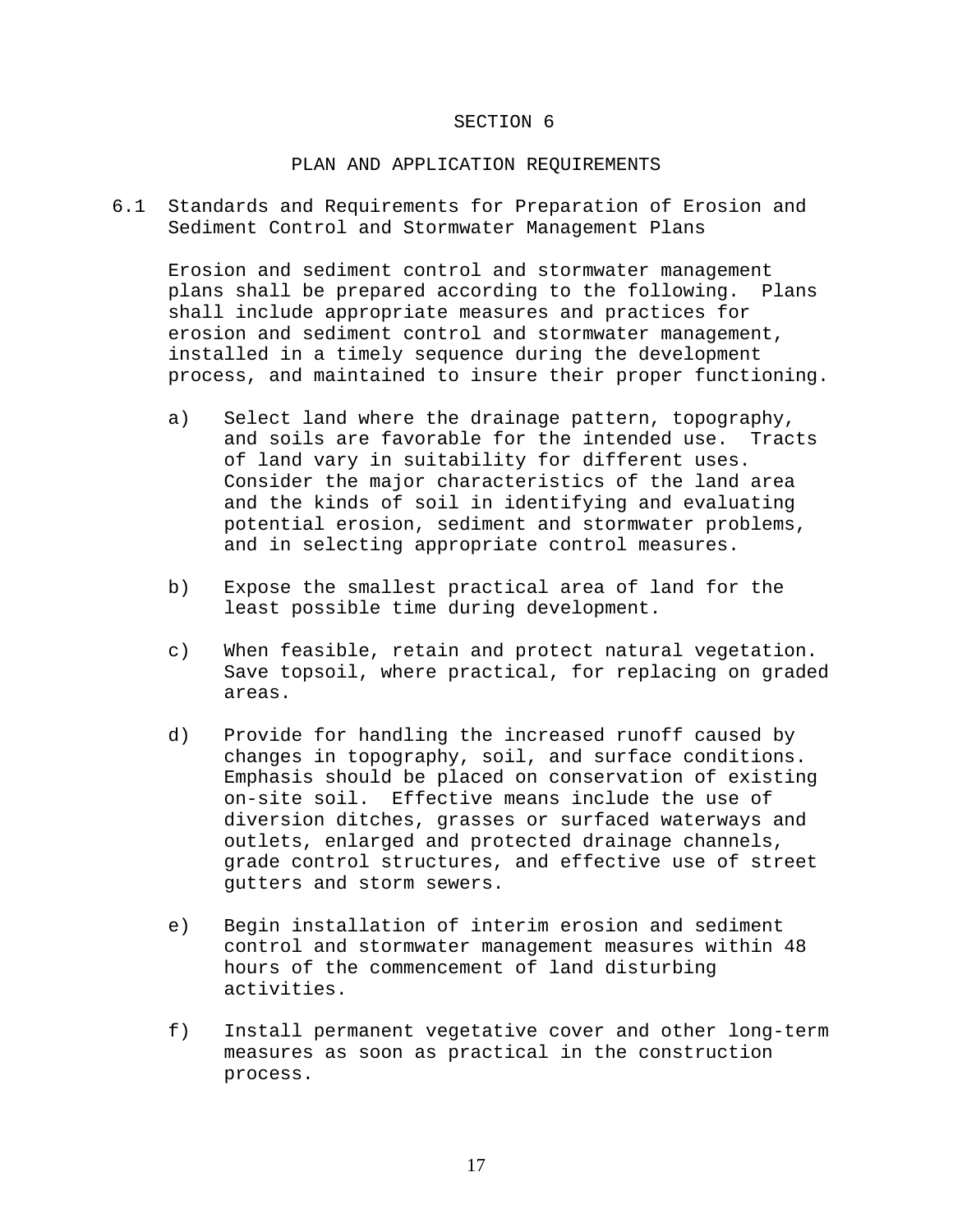- g) Design stormwater management systems in accordance with the current standards obtained from the local S.C. Highway Department Maintenance Engineer.
- h) Use sediment basins or other forms of silt traps, where practical, to remove heavy sediment loads from runoff waters leaving the disturbed area.
- i) Off-site discharges of closed storm sewers or improved open channels will be permitted only at natural streams or man-made drainage channels acceptable to the Reviewing Authority unless a drainage easement is obtained from the adjoining land owner. When off-site drainage channels are not adequate to accept the additional runoff resulting from development, the Issuing Authority shall have authority to require the developer to install on-site facilities for the detention/storage and controlled release of stormwater runoff designed to limit the runoff rate to predevelopment levels.
- j) Stormwater Detention Facilities shall be designed to restrict the peak runoff rate from a development during it design rainfall to the peak runoff rate that existed prior to development during the same rainfall. The over-flow structures and emergency spillways shall be designed to accommodate a 100-year 24 hours design storm.
- k) As a minimum the first one inch of rainfall from each storm over the developed or redeveloped portion of the site shall be retained on-site for a 10-year, 24 hours design storm to protect water quality.
- l) Operations and maintenance conditions should be included in the plan outlining how the developer intends to provide for such, including:
	- 1) Operations and maintenance during construction;
	- 2) Perpetual operations and maintenance of the project.
- m) When computing peak flows, hydrologic methods based on accepted engineering practices shall be used. The Reviewing Authority shall determine the acceptability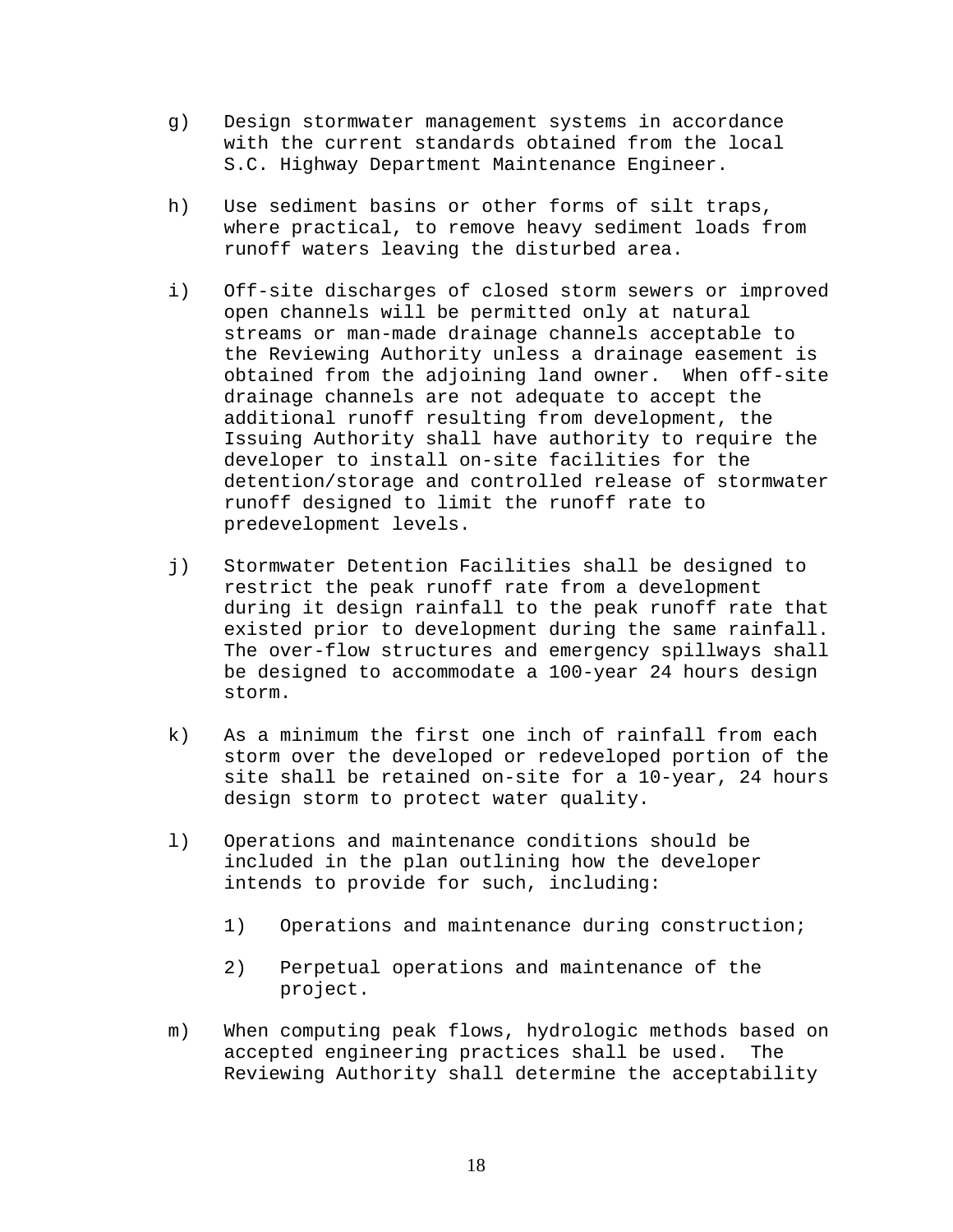of all calculations submitted as part of the required plan.

- n) Drainage easements shall be provided as follows:
	- 1) Underground Storm Sewer Easement Where development is traversed by a drainage facility, adequate areas for storm drainage, shall be provided.
	- 2) Open channel Easement In accordance with current standards obtained from the local S.C. Highway Department Maintenance Engineer.
	- 3) Open Channel Easement In accordance with current standards obtained from the local S.C. Highway Department Maintenance Engineer.
	- 4) All storm drainage easements shall be filed in the Hampton County Courthouse and submitted to the County.
	- 5) The full width of all drainage easements shall be cleared as required by Hampton County Department of Public Works. The drainage easements shall be constructed to minimize erosion.
	- 6) Additional easements along lot lines may be less than above but must be adequate for maintenance, and approved by the County Department of Public Works.
- 6.2 Types of Erosion and Sediment Control and Stormwater Management Plans.

For the purpose of this Ordinance, erosion and sediment control and stormwater management plans shall be divided into two types: Type 1 and Type 2. The designs, presentations, and submittals shall be the responsibility of the person engaged in or conducting the land disturbing activity.

(a) Type 1 Erosion and Sediment Control and Stormwater Management Plan

A Type 1 Plan shall be submitted for the following projects: all mobile home developments two (2) acres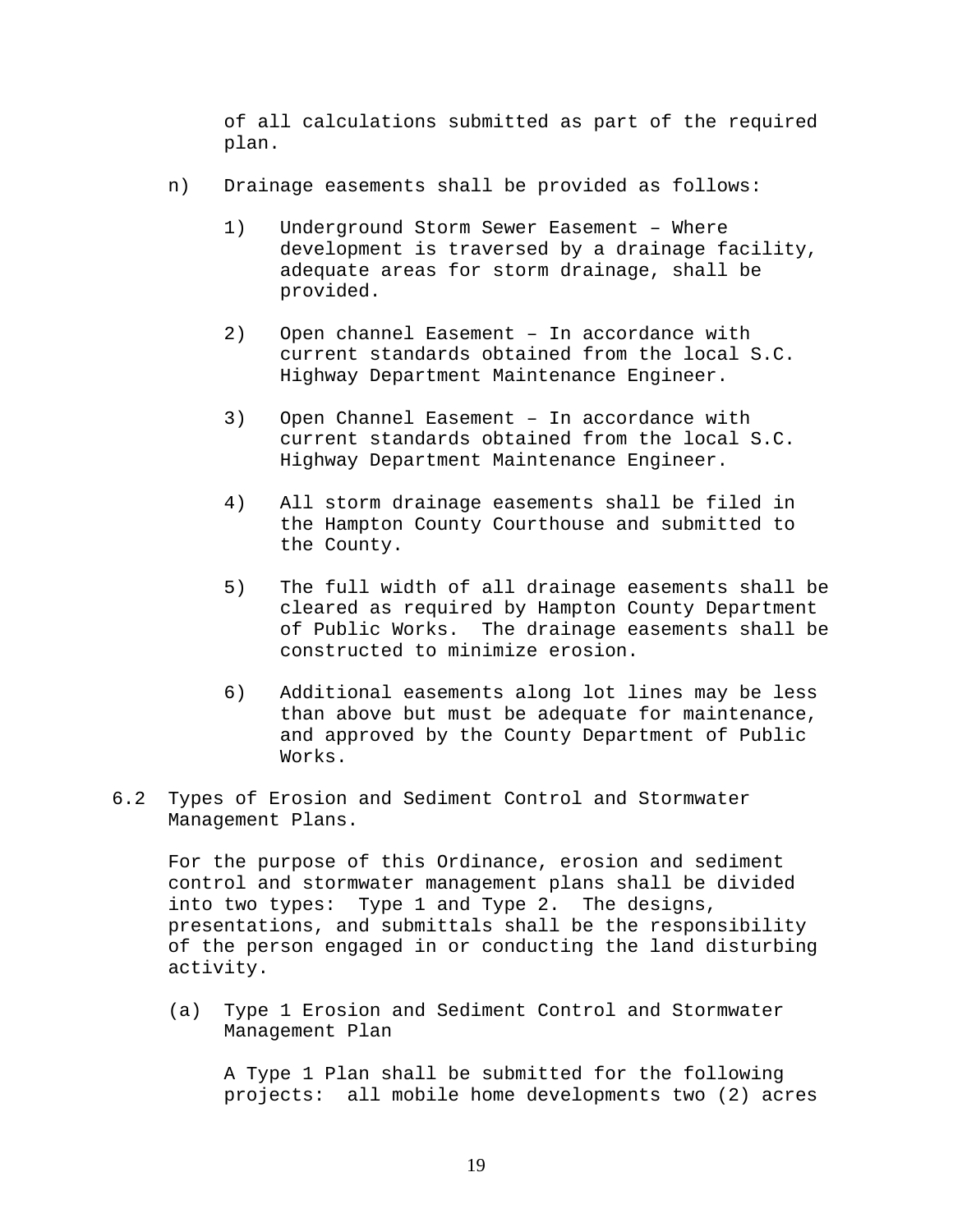or larger; all commercial developments two (2) acres or larger; all multi-family developments two (2) acres or larger and all industrial developments two (2) acres or larger. In addition, a Type 1 Plan shall be submitted for all land disturbing activities in the peak rate of discharge from the site prior to development.

A Type 1 Plan shall be prepared and certified by a Registered Professional Engineer, Registered Landscape architect, Registered Land Surveyor, or Professional Soil Conservationist. The respective registration seal or certification, whichever is appropriate, must be affixed to the plan. However, if the proposed development site results in modifications to the drainage system off of the development site, a Registered Professional Engineer shall prepare and seal the plans required to complete these modifications.

(b) Type 2 Erosion and Sediment Control and Stormwater Management Plan.

A Type 2 Plan shall be submitted for all land disturbing activities not falling under a Type 1 classification.

A Type 2 Plan does not require sealing or certification by professional. However, if during the construction of the proposed development, erosion, sediment, and stormwater problems develop, Hampton County reserves the right to require the development of a Type 1 Plan to correct the respective problems.

- 6.3 Plan Requirements
	- a) Type 1 Erosion and Sediment Control and Stormwater Management Plans

The Type 1 Plan shall include as a minimum the following data to the extent required by the County:

1) A vicinity map sufficient to locate the site and to show the relationship of the site to its general surroundings at a scale of not less than one (1) inch equals one (1) mile.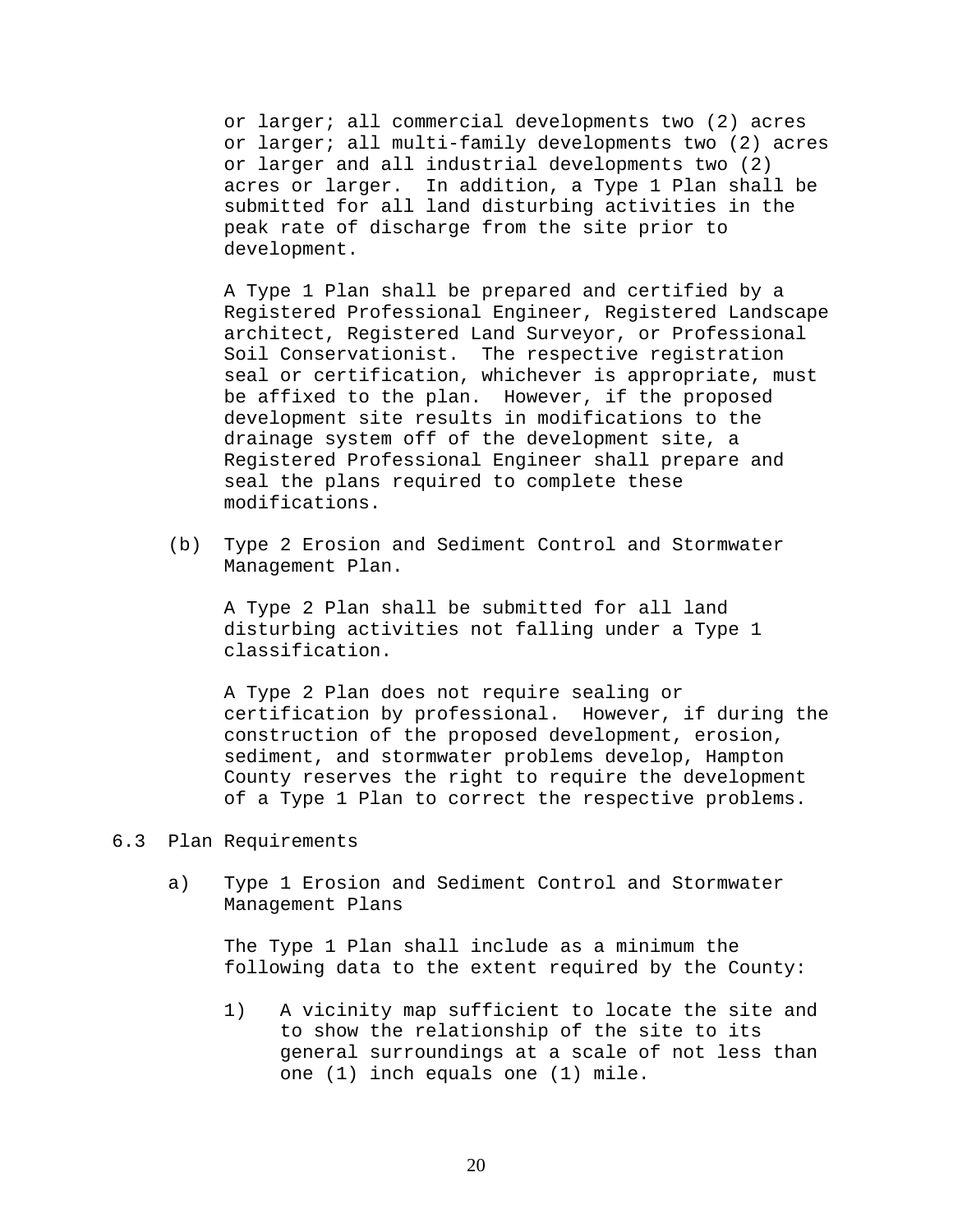- 2) A site plan drawn to a workable scale of not less than one (1) inch equals two hundred (200) feet showing:
	- a) the boundary lines of the site on which the land disturbing activity is to take place with the approximate acreage of the site;
	- b) existing contours with intervals of not more than ten (10) feet;
	- c) proposed improvements on the site including present development and future utilization, if known;
	- d) finished contours at the same interval as required or used for existing topography, proposed structures and pavement grades, and the elevations, dimensions, locations, extent, and slope of all proposed grading;
	- e) a time schedule and sequence of operations indicating the anticipated starting and completion dates of each development operation;
	- f) provisions for temporary erosion control during construction and permanent control during the life of the facility;
	- g) provisions for stormwater management during construction and during the life of the facility;
	- h) a complete and adequate grading plan for borrow pits and material processing facilities where applicable, showing the storm drainageways serving such areas; and
	- i) a general description of the predominant soil types on the site.
- 3) Storm drainage calculations and studies, including the estimated runoff from the area, adequacy of outlets, ditch and pipe sizing computations, and maps showing the drainage areas.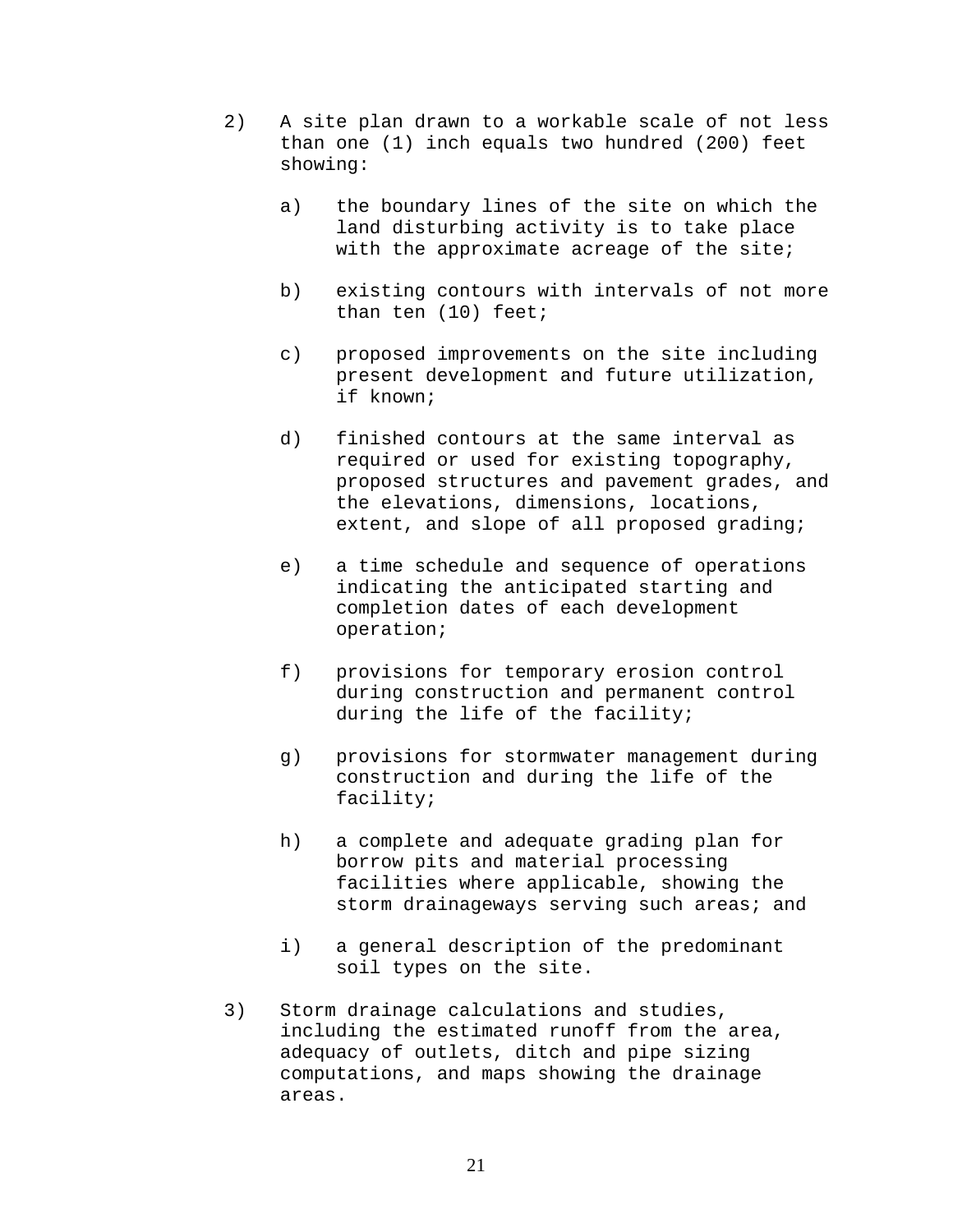- 4) The name and address of the property owner, developer, and petitioner.
- 5) Title, scale, north arrow, date and name of individual or organization preparing plat, with seal.
- 6) The plans and specifications shall be supported by such supplemental reports, data and additional information as the Reviewing Authority may reasonably require.
- 7) The following certifications:

Applicant's Certification

"I (We) hereby certify that all clearing, grading, construction, and/or development will be done pursuant to this plan and will indemnify any person damaged by failure to comply herewith."

Date Permit Applicant

# Designer's Certifications

"I hereby certify that this plan is designed to contain soil on the property concerned to the maximum extent, and to provide for the control of the runoff from the property and that all the provisions are in accordance with the Erosion and Sediment Control and Stormwater Management ordinance for Hampton County, South Carolina."

Certification

 Registered Professional Engineer, Professional Soil Conservationist, (seal) Registered Landscape Architect, or or Registered Land Surveyor

**Date** Date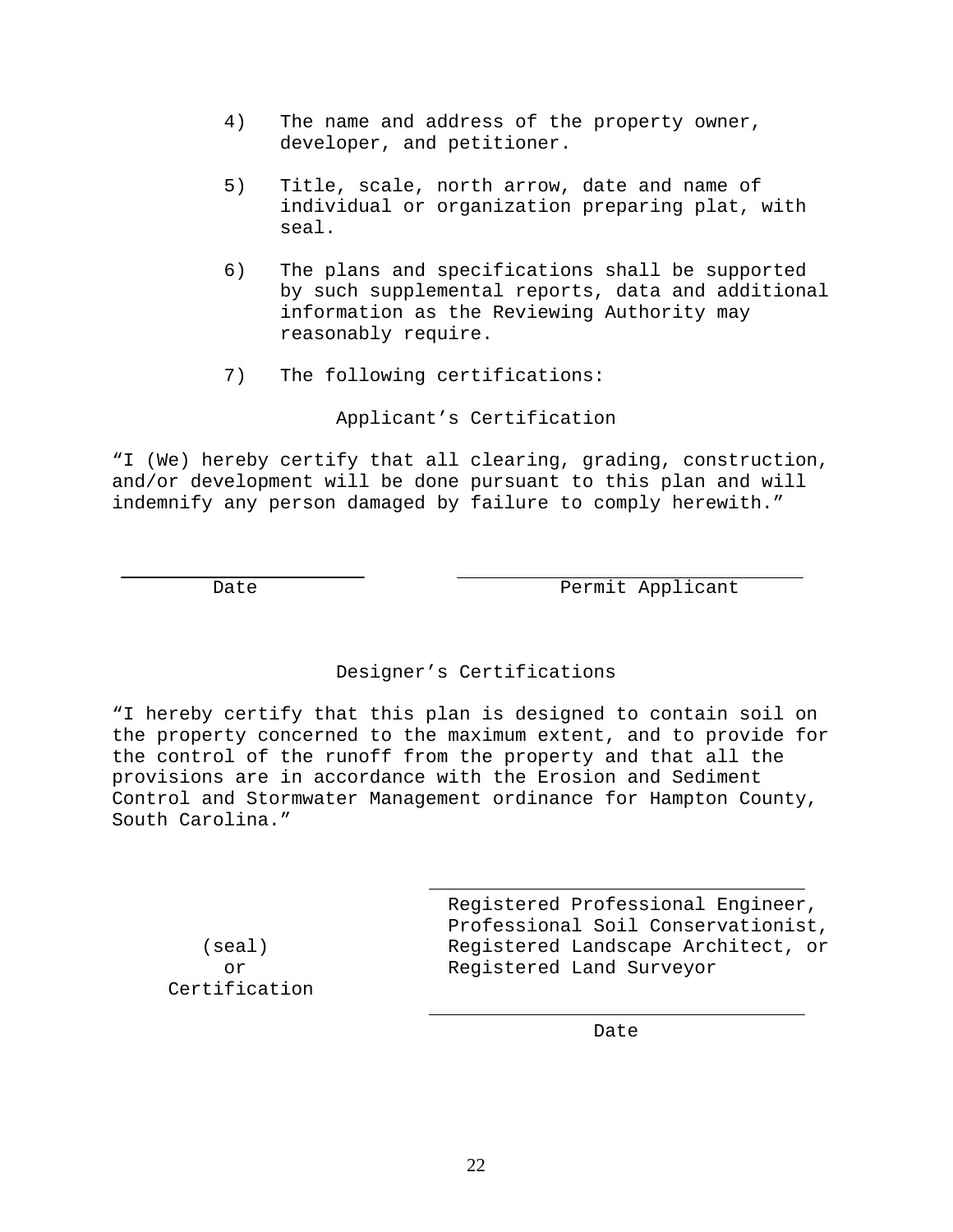# Soil and Water Conservation District Certification

"I hereby certify that I have checked this plan and that the provisions for erosion, sediment control and stormwater management are in accordance with the Erosion and Sediment Control and Stormwater Management Ordinance for Hampton County, South Carolina."

# Date Reviewing Representative

b) Type 2 Erosion and Sediment Control and Stormwater Management Plan

A Type 2 Plan is comprised of a narrative description of the proposed land disturbing activity and a sketch plan of the site and proposed activity.

The narrative portion of a Type 2 Plan shall include:

- 1) The anticipated starting and completion dates of the various stages of land disturbing activities and the expected date the final stabilization will be completed;
- 2) A description of both temporary and permanent erosion and sediment control and stormwater management practices to be used including a timetable of when these practices are expected to be implemented;
- 3) A general description of adjacent property and a description of existing structures, buildings and other fixed improvements located on surroundings;
- 4) A general description of all drainage provisions, erosion and sediment control measures, vegetative practices, or other protective devices to be constructed in connection with, or as a part of, the proposed work;
- 5) A description of the maintenance program for erosion and sediment control and stormwater management facilities including inspection programs, vegetative establishment of exposed soils, methods and frequency of removal and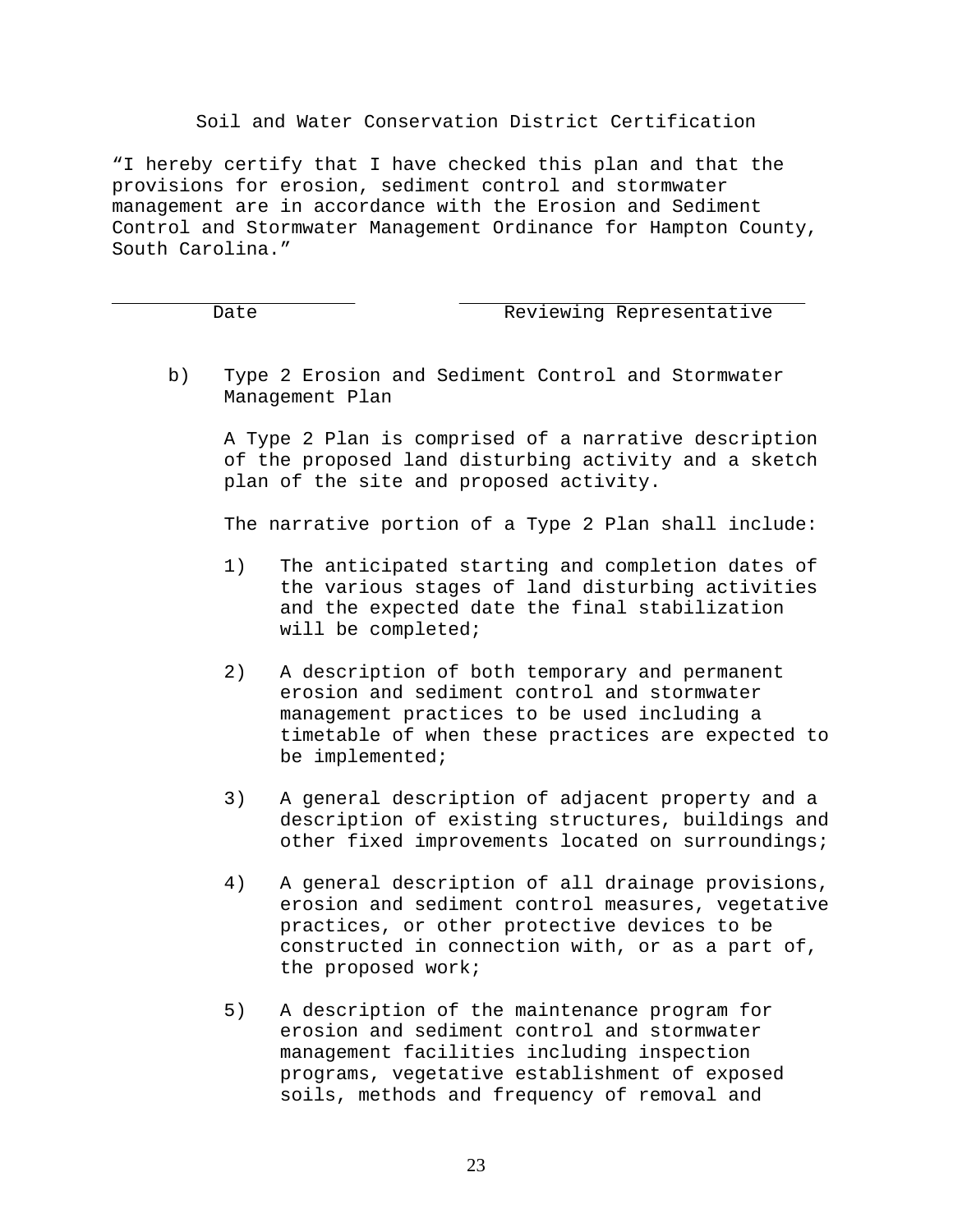disposal of solid waste material removed from control facilities and disposition of temporary structural measures.

The sketch plan (no professional preparation and certification required) to accompany the narrative description shall contain:

- a) A site location drawing of the proposed project, indicating the location of the proposed project in relation to roadways, jurisdictional boundaries, streams and rivers.
- b) The boundary lines of the site on which the work is to be performed.
- c) A topographic map of the site.
- d) The location of temporary and permanent vegetative and structural erosion and sediment control measures.

 The requirements contained in (a) through (d) above may be indicated on one map or sketch plan.

# 6.4 References

Assistance in the development of the plan required under this Ordinance may be found in the latest revision of the following publications. Other publications with accepted technical standards for erosion and sediment control and stormwater management may also be found useful.

- a) Erosion and Sediment Control . . . in developing areas – issued by the U.S. Department of Agriculture, Soil Conservation Service, Strom Thurmond Building, 1835 Assembly Street, Columbia, South Carolina 29201.
- b) Urban Hydrology for Small Watersheds Technical Release No. 55 issued by the U.S. Department of Agriculture, Soil Conservation Service, Strom Thurmond Building, 1835 Assembly Street, Columbia, South Carolina 29201.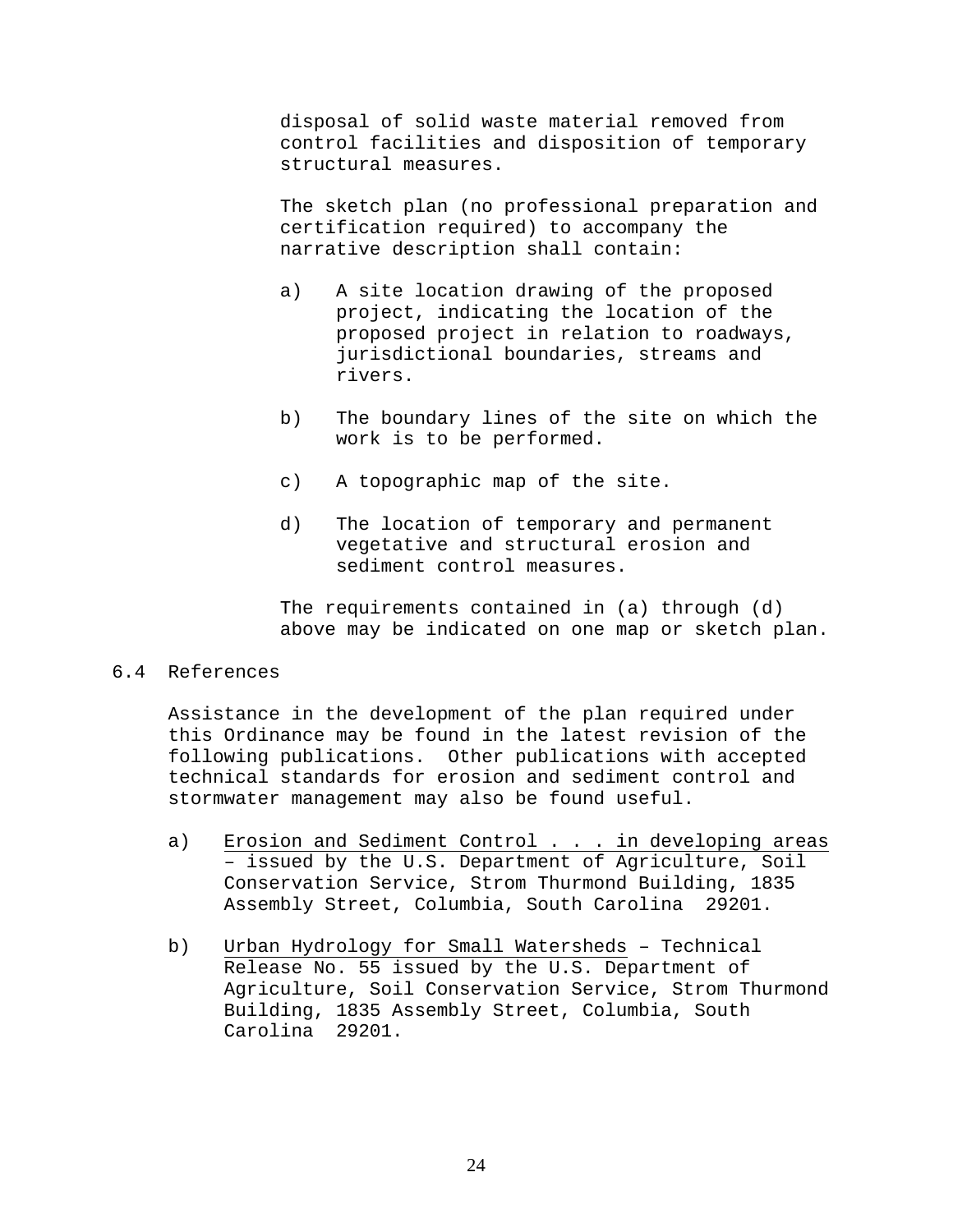c) Erosion and Sediment Control Practices for Developing Areas – S.C. Land Resources Commission, 2221 Devine Street, Columbia, South Carolina 29205.

## SECTION 7

#### MAINTENANCE

7.1 Maintenance During Construction

The person engaged in or conducting the land-disturbing activity shall be responsible for maintaining all temporary and permanent erosion, sedimentation, and stormwater management measures and facilities during the development of the site.

7.2 Maintenance Responsibilities After Development

Once installed and a final inspection completed as provided in Section 7.2 of this Ordinance, the temporary and permanent erosion, sedimentation, and stormwater management facilities shall be maintained in one of the following manners:

a) Facilities maintained by owner – The owner of the property on which work has been done pursuant to this Ordinance, or any other person or agent in control of such property, shall maintain in good condition, and promptly repair and restore all grade surfaces, walls, drains, dams, and structures, vegetation, erosion and sediment control measures, and other protective devices. Such repairs or restorations, and maintenance shall be in accordance with the approved plan.

The facilities to be maintained by the owner shall provide adequate access to permit the County to inspect and, if necessary, to take corrective action. Should the owner fail to properly maintain the facilities under his responsibility, Hampton County shall give such owner written notice of the nature of the corrective action necessary. Should the owner fail, within thirty (30) days from the date of the satisfaction of the County, the County may enter upon lands, take corrective action to place the facilities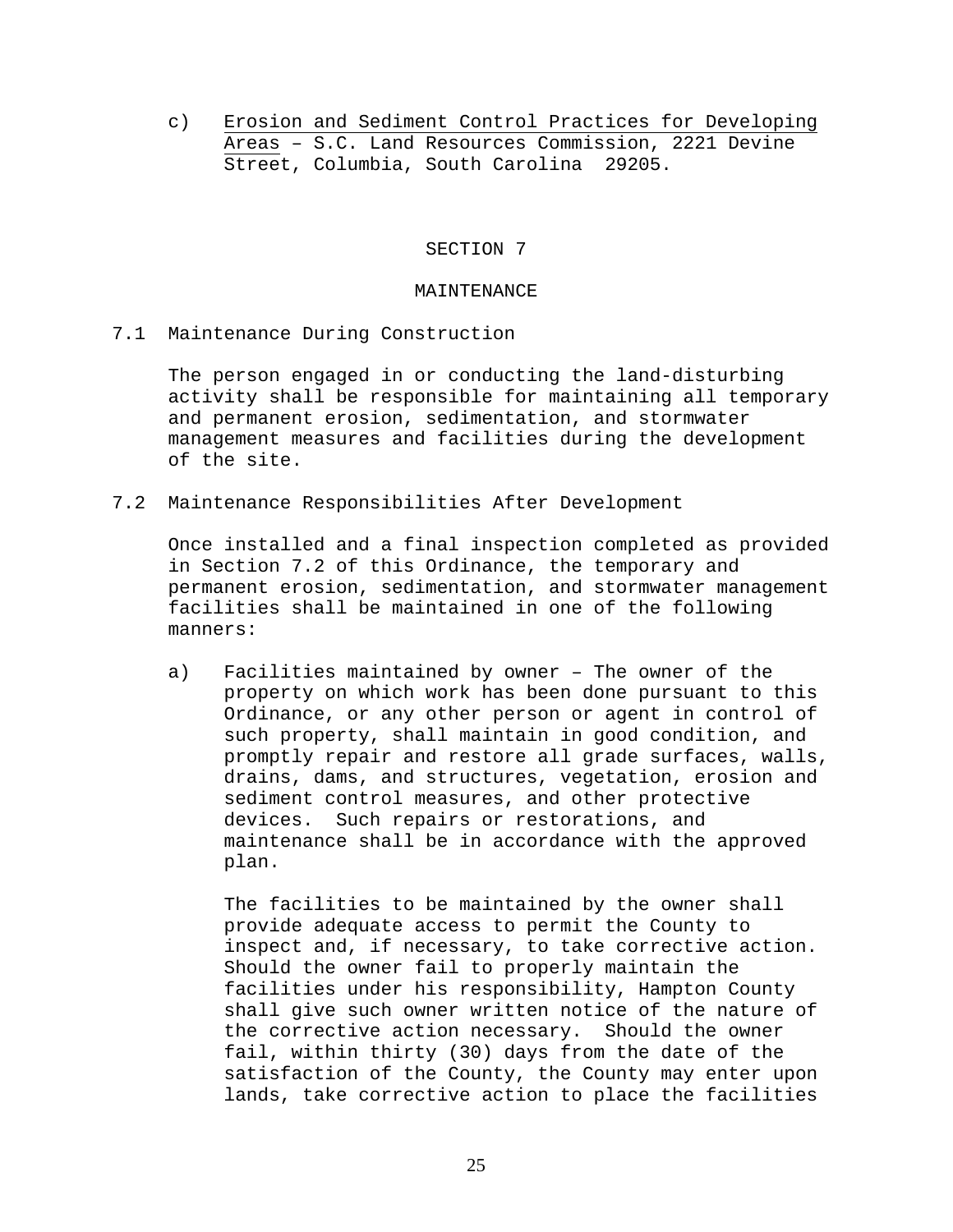in working condition. The owner of the facility shall be assessed the cost of the work and any penalties and there shall be placed a lien on the property to cover such costs and penalties. This lien may be placed on the tax bill and collected as ordinary taxes by Hampton County.

In cases where the owner is a Homeowner Association or other collective/member organization, failure to maintain common facilities will be the basis for corrective action by the County Council to be funded by the imposition of a special taxing unit or other arrangement designed to provide funds for such corrective actions.

b) Facilities maintained by the County – All facilities to be maintained by Hampton County must be designed and constructed with the requirements of this Ordinance and dedicated to Hampton County by Deed with attached record drawings and accepted by the Hampton County Council. These deeds shall include sufficient easements to allow the County to properly maintain these facilities.

The owner shall maintain and be responsible for the facilities for two (2) years after the facilities have been accepted by the Hampton County Council.

## SECTION 8

## ADMINISTRATION AND ENFORCEMENT

8.1 Notification

The Issuing Authority shall provide proper notification of this Ordinance to those persons applying for a grading permit and shall provide the necessary forms required for application for securing approval of the Erosion and Sediment Control and Stormwater Management Plan by Issuing Authority and the Hampton County Soil and Water Conservation District Board. A copy of this Ordinance shall be made available upon request.

8.2 Inspection and Enforcement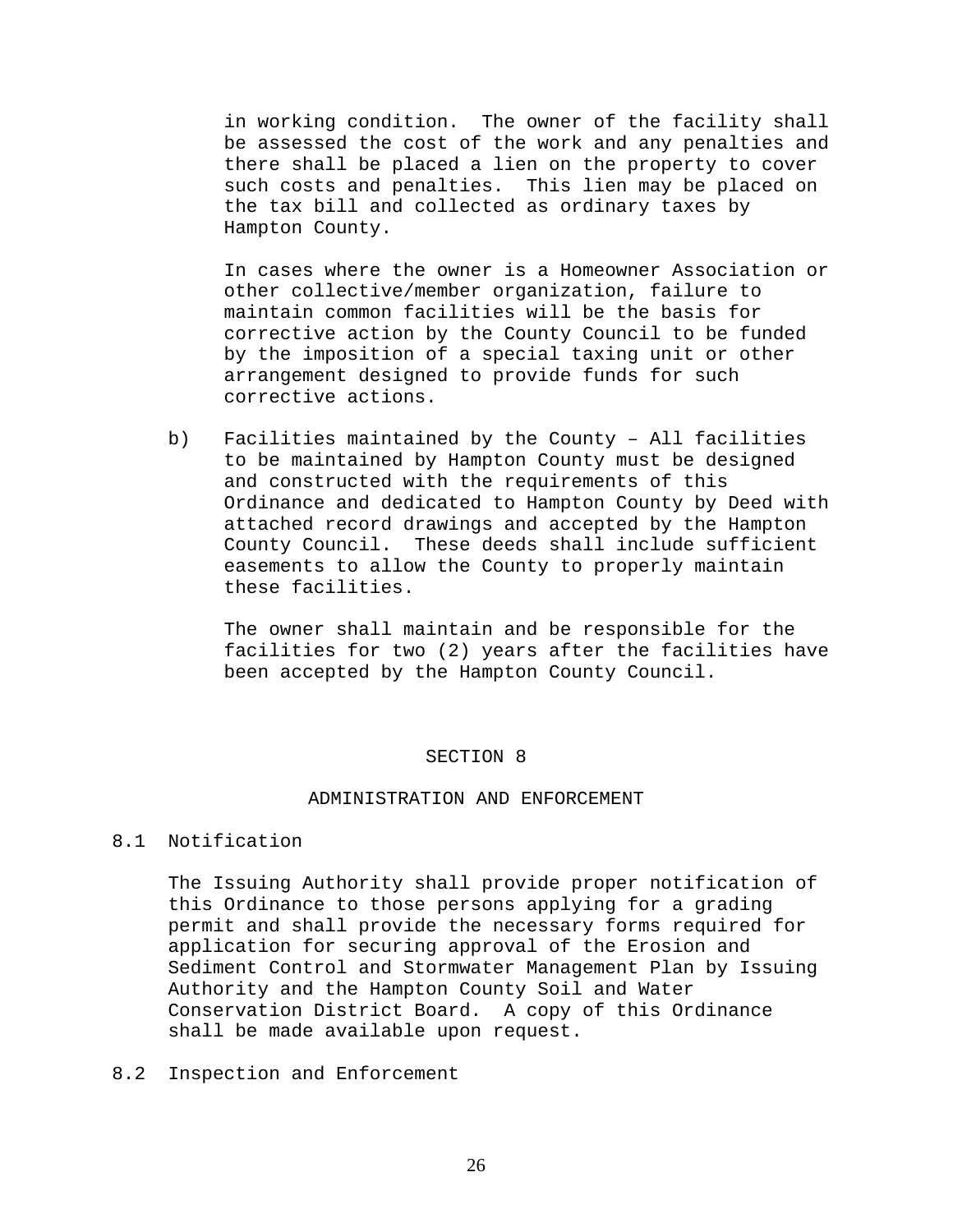A representative of the County and/or the S.C. Department of Highways and Public Transportation and/or the Soil and Water Conservation District Board shall periodically inspect the sites of land-disturbing activities for which permits have been issued to determine if the activities are being conducted in accordance with the approved Erosion and Sediment Control and Stormwater Management Plan and if the measures required by the Plan are effective in controlling erosion, sedimentation, and stormwater runoff.

Upon completion of the land-disturbing activity, a final inspection shall be made by a representative of the County and/or the Soil and Water Conservation District. If the work has been completed in accordance with the approved plan, the Issuing Authority shall issue to the applicant a letter of satisfactory completion with a copy to the Soil and Water Conservation District.

If, through inspection, it is determined that a person engaged in land-disturbing activities, as defined herein, has failed to comply with the approved plan or if the measures required in the approved plan are not effective in controlling erosion, sedimentation, and stormwater runoff, a written notice to comply shall be served upon that person. The notice shall include a copy of the inspection report and provide an explanation of the areas that are not in compliance with the approved plan and/or the measures that are not effective in controlling erosion, sedimentation, and stormwater runoff and shall state the time within which such measures must be completed. This notice may provide suggestions or measures needed to achieve compliance. However, it is the responsibility of the person engaged in the land-disturbing activity to control erosion, sedimentation, and stormwater runoff caused by the land-disturbing activity. If the person engaged in the land-disturbing activity fails to comply within the time specified, he shall be deemed in violation of this Ordinance and subject to the provisions of Section 7.3 of this Ordinance.

The Issuing Authority and/or the Reviewing Authority shall have the power to conduct such investigations as it may reasonably deem necessary to carry out their respective duties as prescribed in this Ordinance, and for this purpose to enter at reasonable time upon any property, public or private for the purpose of investigating and inspecting the sites of land-disturbing activities.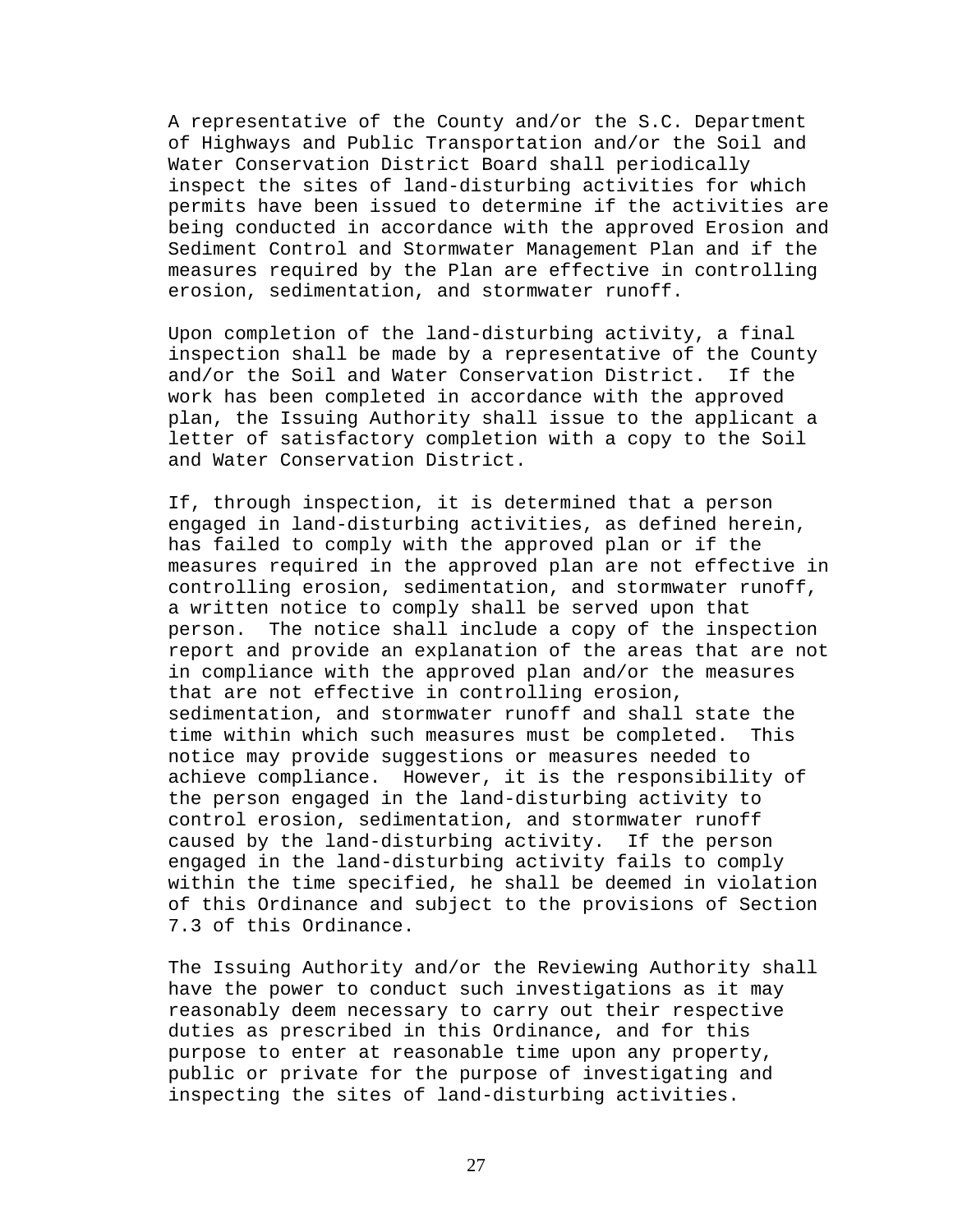No person shall refuse entry or access to any authorized representative or agent who requests entry for purposes of inspection, and who presents appropriate credentials, nor shall any person obstruct, hamper or interfere with any such representative while in the process of carrying out his official duties.

# 8.3 Penalties

If it is determined that the land-disturbing activity is not being carried out in accordance with the approved plan, that the measures required by the approved plan are not effective in controlling erosion, sedimentation or stormwater runoff, or that any project subject to this Ordinance is being carried out without first obtaining a grading permit when required, the following actions shall be taken by Hampton County:

- a) If a plan required by this Ordinance has not been submitted for approval, the person engaged in the land-disturbing activity will be given 48 hours to apply for a grading permit and submit the required plans. If a plan is not submitted, an immediate stopwork order may be issued by the Issuing Authority.
- b) If a plan has been submitted and approved, but violations of the plan are occurring or if the measures required by the plan are not effective in controlling erosion, sedimentation, and stormwater runoff, written notification will be provided to the person engaged in the land-disturbing activity, including a time schedule for implementing the required measures to comply with the Ordinance. If the person engaged in the land-disturbing activity fails to comply with the provisions of this written notification, an immediate stop-work order may be issued by Hampton County.
- c) If violations remain uncorrected and/or stop-work orders are not obeyed, the violator shall be deemed guilty of a misdemeanor and punishable by a fine not to exceed one thousand (\$1,000) dollars or imprisonment for not more than six (6) months, or both. Each day such violation shall be permitted to exist shall constitute a separate offense. Notice of violation shall be sufficient if directed to the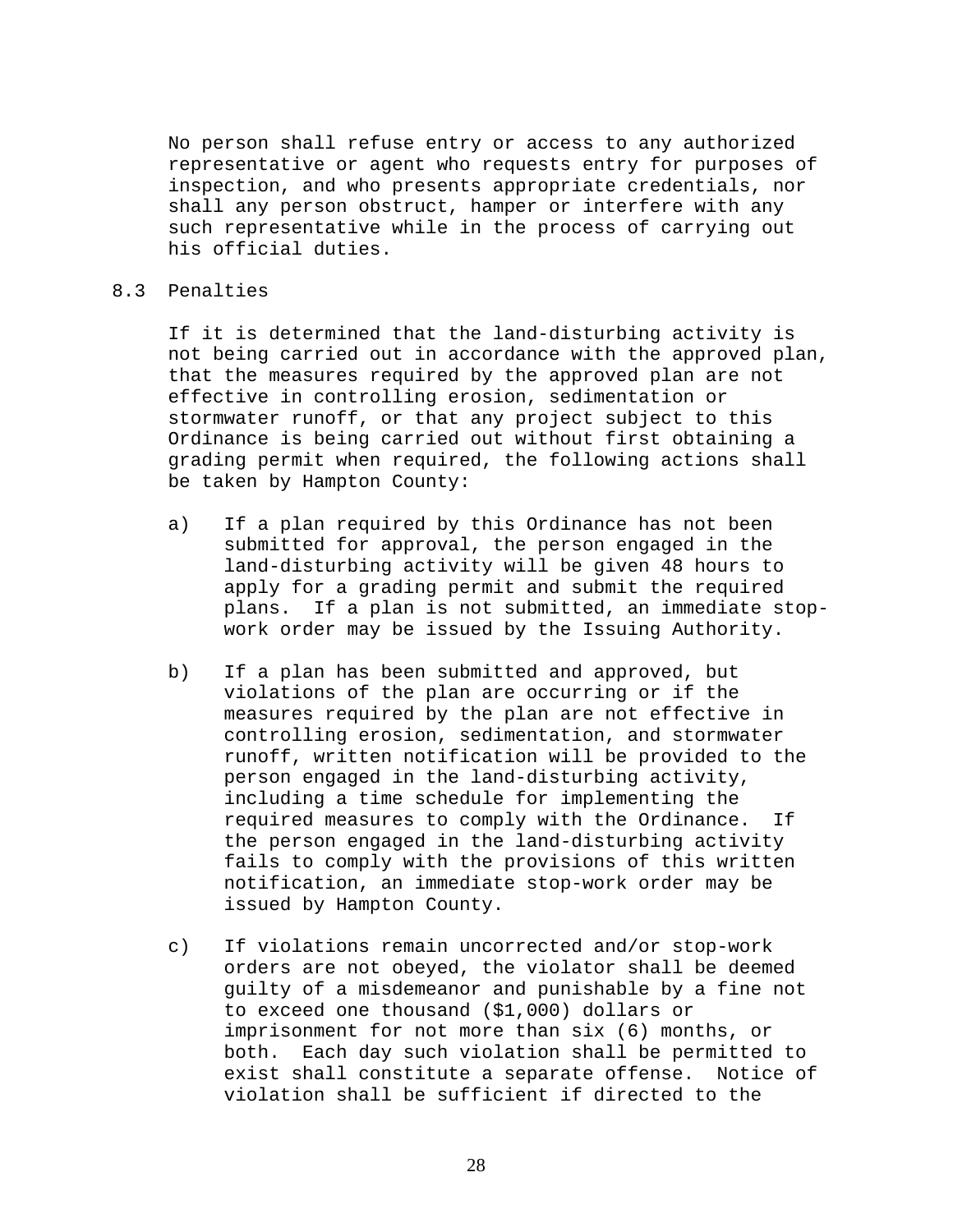owner, the agent of the owner, or the contractor, or the responsible person and left at his known place of residence or place of business.

## SECTION 9

#### LEGAL STATUS

9.1 Relationship with other Laws, Regulations, and Ordinances

Whenever the provisions of this Ordinance impose more restrictive standards than are required in or under any other law, regulation, or ordinance, the requirements herein contained shall prevail. Whenever the provisions of any other law, regulation, or ordinance require more restrictive standards that are required herein, the requirements of such law, regulation, or ordinance shall prevail.

9.2 Repeal of Conflicting Regulations

All ordinances and resolutions regulating erosion and sediment control and stormwater management adopted prior to this Ordinance are hereby repealed.

9.3 Separability

If any section, clause, or portion of this Ordinance shall be held by a court of competent jurisdiction to be invalid or unconstitutional, such finding shall not affect any other section, clause, or portion of this Ordinance.

9.4 Amendments

This Ordinance may be amended in the same manner as prescribed by law for its original adoption.

9.5 Effective Date

This Ordinance shall take effect and be enforced from and after , .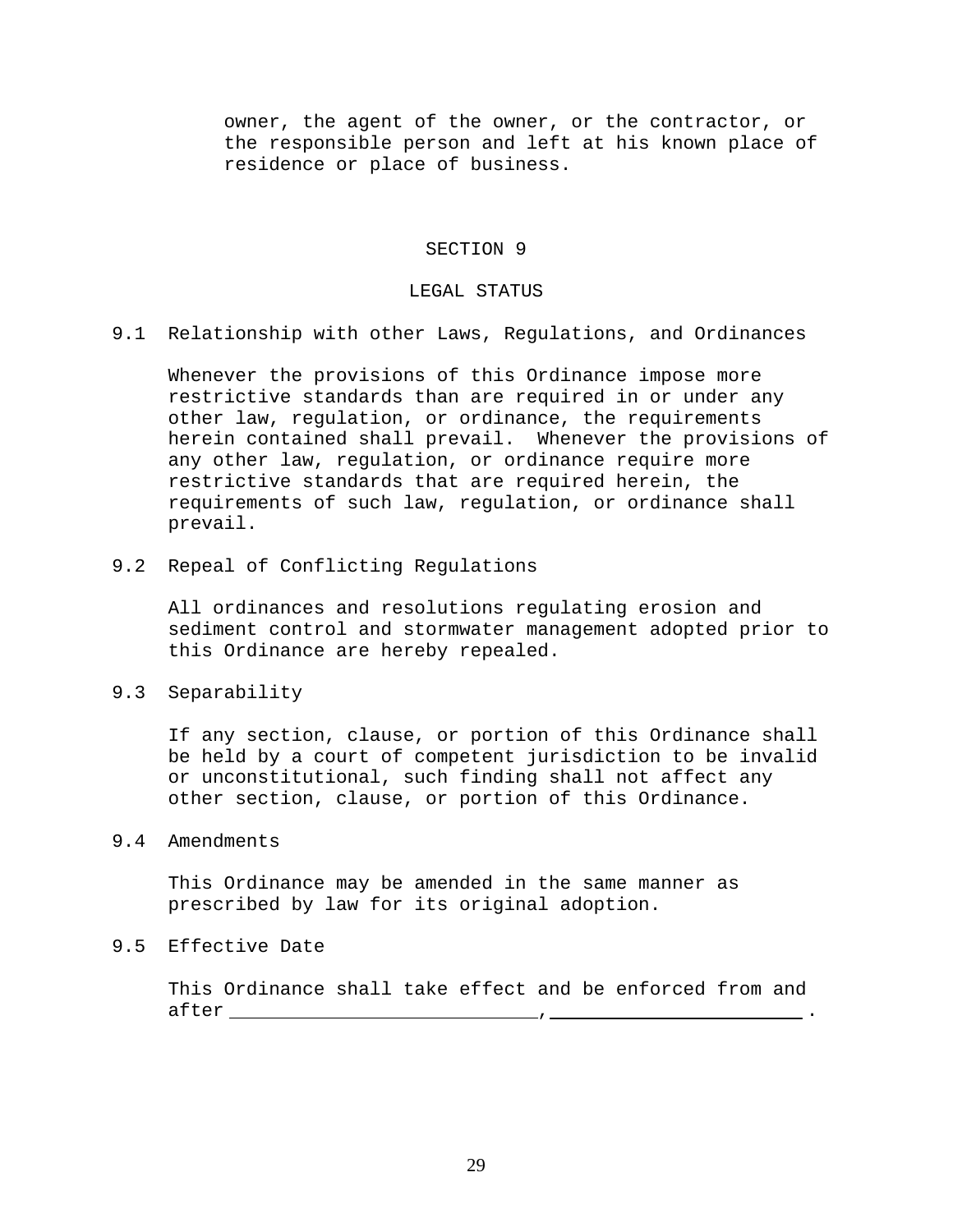# 9.6 Adoption

NOW THEREFORE, BE IT ORDAINED, that Hampton County Council adopts the Stormwater Management and Erosion and Sediment Qontrol, Ordinance this  $9<sup>th</sup>$ day of *September*, 1989.

Hampton COUNTY COUNCIL 15/ Lee A. Bowers

15/ Willington Cohen. Se.

ATTEST:

Clerk to Council

15/ WE Wilson

Administrator

 $\lambda$ HWood,  $15/$ 

989 First Reading June Second Reading  $J_{\nu}$   $J_{\nu}$ Public hearing September 5, 1989 Third Reading September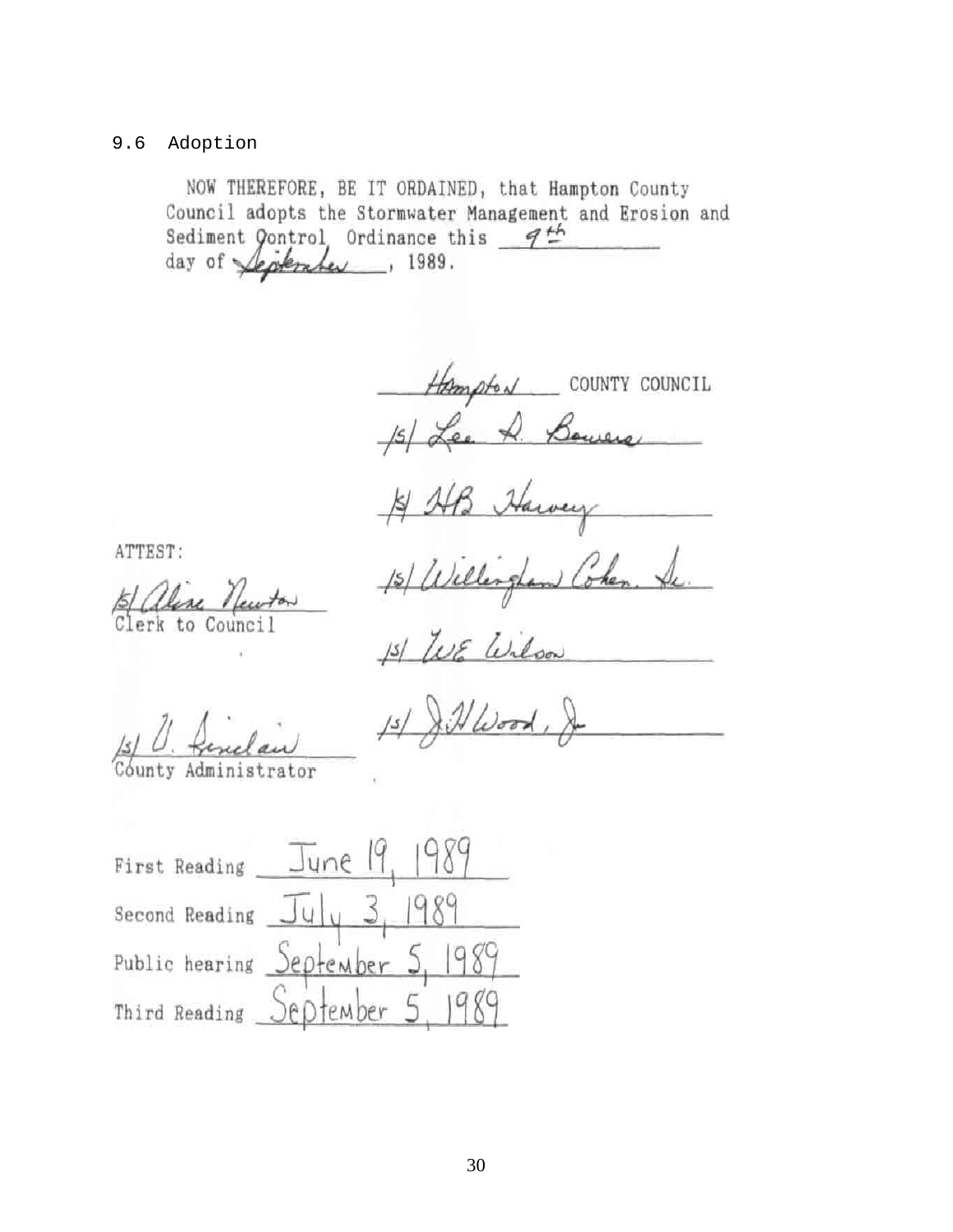AMENDMENT TO STORMWATER MANAGEMENT AND EROSION AND SEDIMENT CONTROL ORDINANCE, ADOPTED BY COUNTY COUNCIL OF HAMPTON COUNTY ON SEPTEMBER 9, 1989.

 The following Sections of this Ordinance are hereby amended as follows:

#### SECTION 5.5 FEE SCHEDULE

The application for a grading permit to disturb or change land in Hampton County shall be accompanied by a non-refundable fee of twenty (\$20.00) dollars plus one (\$1.00) dollar per acre of land area.

## SECTION 5.6 APPROVAL OR DISAPPROVAL OF APPLICATION

c) Review of any submitted or resubmitted plan shall be accomplished in as expeditious a manner as is consistent with the purpose of this Ordinance. The Reviewing Authority may consult with appropriate state or federal agencies or persons as is in their judgement desirable. And either the Reviewing Authority or the District Board may convoke a public hearing to hear testimony that is related to the purpose of this Ordinance as either considers this appropriate. If the plan submitted, or resubmitted, includes an area which does not exceed twenty (20) acres, and if in the opinion of the Reviewing Authority no unusual or serious drainage or erosion problems are expected, review shall not exceed fortyfive (45) days from the date of submittal. If at the end of forty-five (45) days a decision has not been reached and the Reviewing Authority has not communicated an opinion that an unusual or serious drainage or erosion problem is anticipated the applicant shall be issued a grading permit. No application for a permit may be denied without written reason therefore.

#### SECTION 5.7 APPEALS

a) Any person aggrieved by the decision of the Soil and Water Conservation District may appeal to the County Council within thirty (30) days\* by written notice to the County Council. The County Council shall within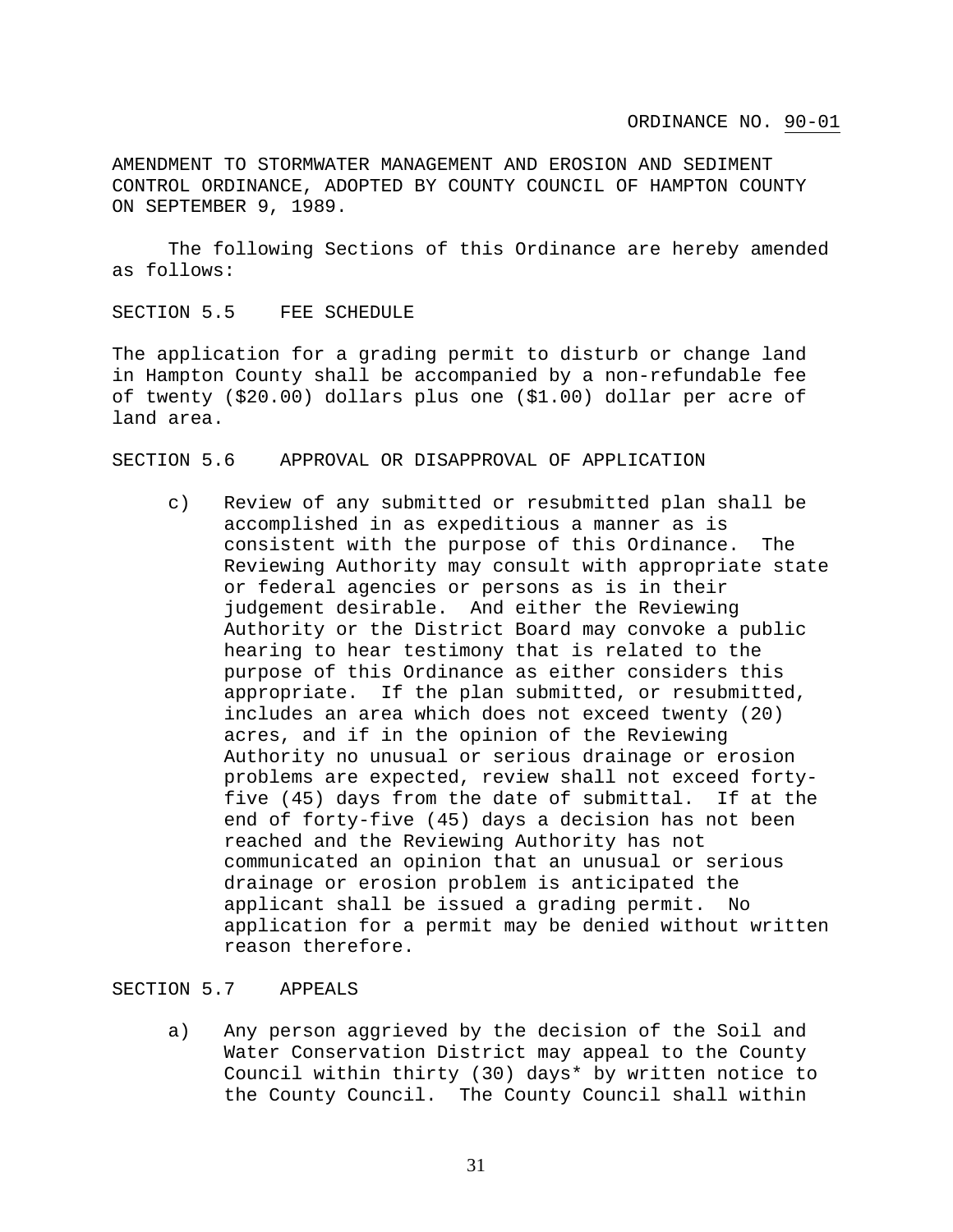forty-five (45) days issue a written decision which confirms or reverses the decision of the Soil and Water Conservation District or the County Council may issue a written opinion stating why additional time is required to reach a decision. Failure to reply to the appellant within forty-five (45) days will be considered settlement in favor of the appellant.

b) Any person aggrieved by a decision on an appeal to the County Council may appeal to the Circuit Court in Hampton County, which shall hear the same de novo providing such appeal has been filed within thirty (30) days\* after the County Council has issued a written decision.

\*Thirty (30) days after a decision is hand delivered or, if mailed, postmarked.

| $1^{\text{st}}$ Reading: | December 4, 1989  |  |
|--------------------------|-------------------|--|
| $2^{nd}$ Reading:        | December 18, 1989 |  |
| $3^{rd}$ Reading:        | January 2, 1990   |  |